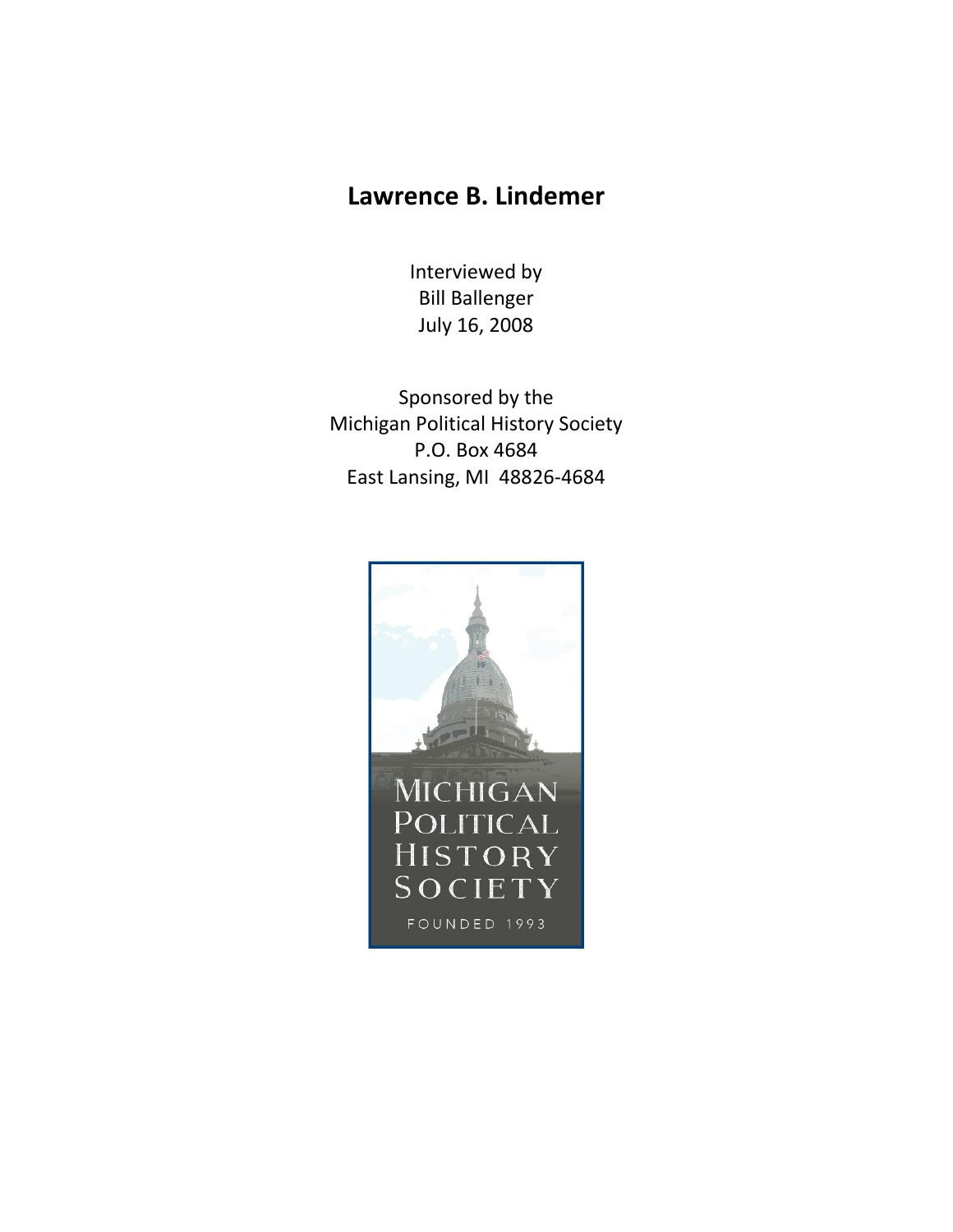Bill Ballenger: This interview is part of the James J. Blanchard Living Library of Michigan Political History. Bill Ballenger: Lawrence B. Lindemer, it's a pleasure to have you here with the Michigan Political History Society. Lawrence L.: Well, it's great to talk to you Bill. Bill Ballenger: There was a famous Broadway musical once called The Boys from Syracuse, but you're the boy from Syracuse. You were born in Syracuse, New York, and I think you had a family summer home on Skaneateles Lake in Central New York, isn't that right? Lawrence L.: Right. Bill Ballenger: How and when did you come to Michigan and why? Lawrence L.: I came to Michigan because I was married while I was in college in New York and wanted to continue, and my wife, Becky, whom you knew, had Michigan roots and so forth, and they had a family farm in Stockbridge. We moved to the family farm, and I could commute to the University of Michigan, from which I later finished. Becky is what brought me to Michigan. Bill Ballenger: You graduated from Michigan, I believe, in 1943? Lawrence L.: I was in the class of '43, Bill, but I was called up. I had enlisted in the Air Force, Army Air Corps, and was called up before I graduated. That was somewhat of story too. But anyway, I was supposed to be allowed to graduate and because of a number of circumstances I did not, so I had to complete my studies after I was in service. Bill Ballenger: After the war? Lawrence L.: No, no. While I was in the service I was stationed at Grand Forks, North Dakota, and all of my professors at Michigan had enough of a record so that they could give me a passing grade, which was all that I needed. Bill Ballenger: Sounds like you must have been a pretty good student. Lawrence L.: Well, I got through. With the exception of one, Spanish-American History. In Grand Forks, North Dakota, there was very little on Spanish-American history. Bill Ballenger: I wonder why. I wonder why. Lawrence L.: Anyway, I had to take an examination from that professor, and I'm certain that I blew it, but he, out of the kindness of his heart and thinking I might not come back anyway, gave me a passing grade and that's all I needed to graduate.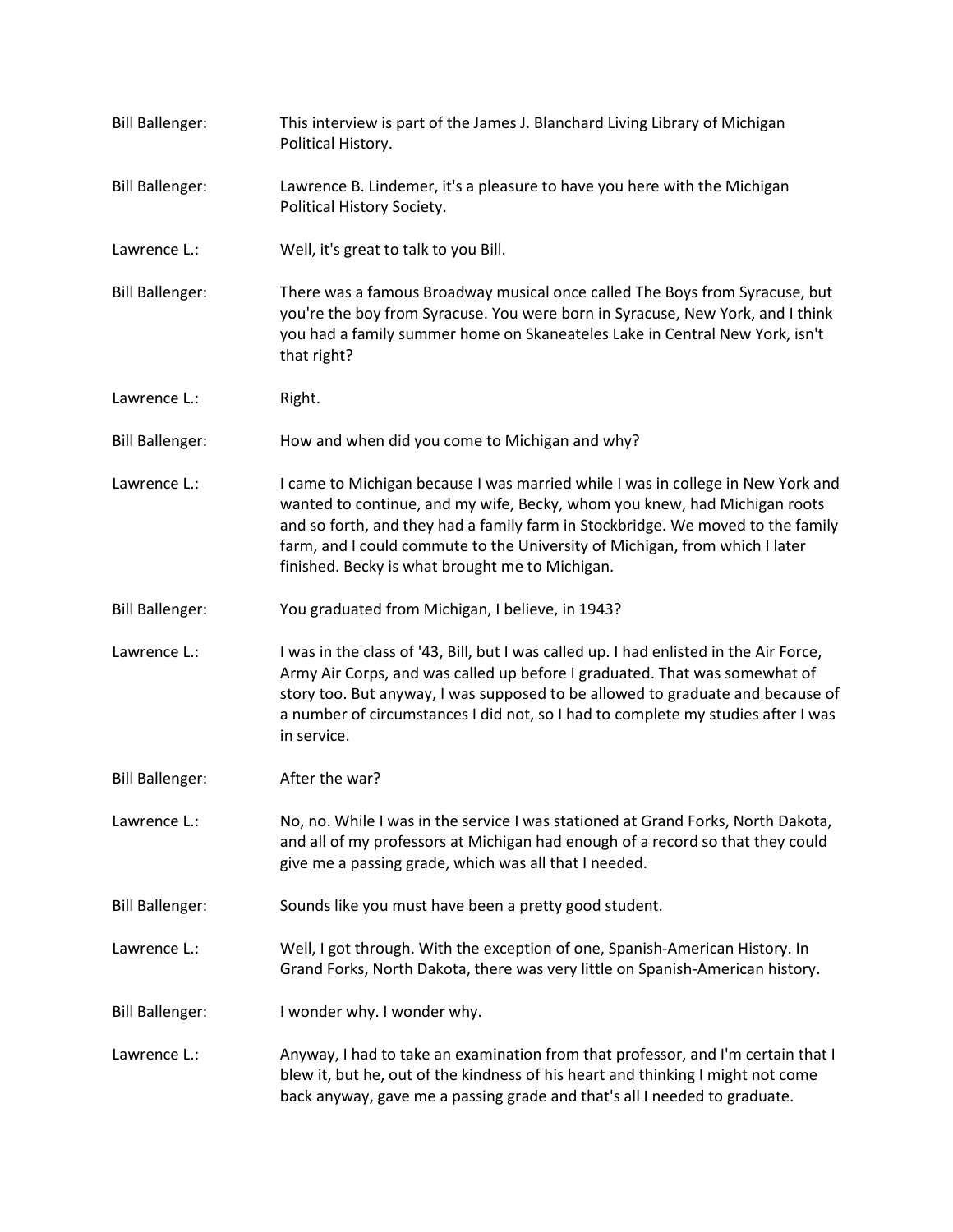| <b>Bill Ballenger:</b> | Then, did you immediately go into law school after that?                                                                                                                                                                                                                                                                                                                                                                                                                                         |
|------------------------|--------------------------------------------------------------------------------------------------------------------------------------------------------------------------------------------------------------------------------------------------------------------------------------------------------------------------------------------------------------------------------------------------------------------------------------------------------------------------------------------------|
| Lawrence L.:           | No, after the war I did.                                                                                                                                                                                                                                                                                                                                                                                                                                                                         |
| <b>Bill Ballenger:</b> | After the war, okay.                                                                                                                                                                                                                                                                                                                                                                                                                                                                             |
| Lawrence L.:           | Yeah.                                                                                                                                                                                                                                                                                                                                                                                                                                                                                            |
| <b>Bill Ballenger:</b> | Were you overseas in the war at all?                                                                                                                                                                                                                                                                                                                                                                                                                                                             |
| Lawrence L.:           | No. No, I was stateside.                                                                                                                                                                                                                                                                                                                                                                                                                                                                         |
| <b>Bill Ballenger:</b> | When you went to Michigan after the war, then you got out like what, 1948,<br>'49?                                                                                                                                                                                                                                                                                                                                                                                                               |
| Lawrence L.:           | '48, class of '48 law.                                                                                                                                                                                                                                                                                                                                                                                                                                                                           |
| <b>Bill Ballenger:</b> | It's 1950, and I believe you're only 29 years old, and you run for the State House<br>of Representatives, and you defeat four other Republican candidates for the<br>nomination, and you beat one of them, the runner-up, by only eight votes. Is<br>that correct? A real cliffhanger.                                                                                                                                                                                                           |
| Lawrence L.:           | Yeah, there were four candidates including the incumbent Jake Sheppers, and<br>my recollection, Bill, is that I won by seven votes, but it was a squeaker.                                                                                                                                                                                                                                                                                                                                       |
| <b>Bill Ballenger:</b> | It was a squeaker. You served one term in the house. Now, during your time in<br>the legislature, that two year period 1951, '52, that was a fascinating period.<br>Harry Truman was in his last two years as President. You had two Republican<br>U.S. senators from Michigan at that time. You had a Republican-controlled<br>legislature, most of the state-wide offices were Republican, but you had a<br>Democratic Governor, G. Mennen "Soapy" Williams. What was it like at that<br>time? |
| Lawrence L.:           | Oh, it was a fascinating time and of course I was just starting out. In 1952, of<br>course, I was defeated for re-election.                                                                                                                                                                                                                                                                                                                                                                      |
| <b>Bill Ballenger:</b> | That was another close one, like less than 300 votes or something.                                                                                                                                                                                                                                                                                                                                                                                                                               |
| Lawrence L.:           | It was close. That was a defeat, so I don't have that locked in my memory.                                                                                                                                                                                                                                                                                                                                                                                                                       |
| <b>Bill Ballenger:</b> | Locked. Well, Stockbridge wasn't exactly a major population base.                                                                                                                                                                                                                                                                                                                                                                                                                                |
| Lawrence L.:           | No.                                                                                                                                                                                                                                                                                                                                                                                                                                                                                              |
| <b>Bill Ballenger:</b> | That was probably one of your problems.                                                                                                                                                                                                                                                                                                                                                                                                                                                          |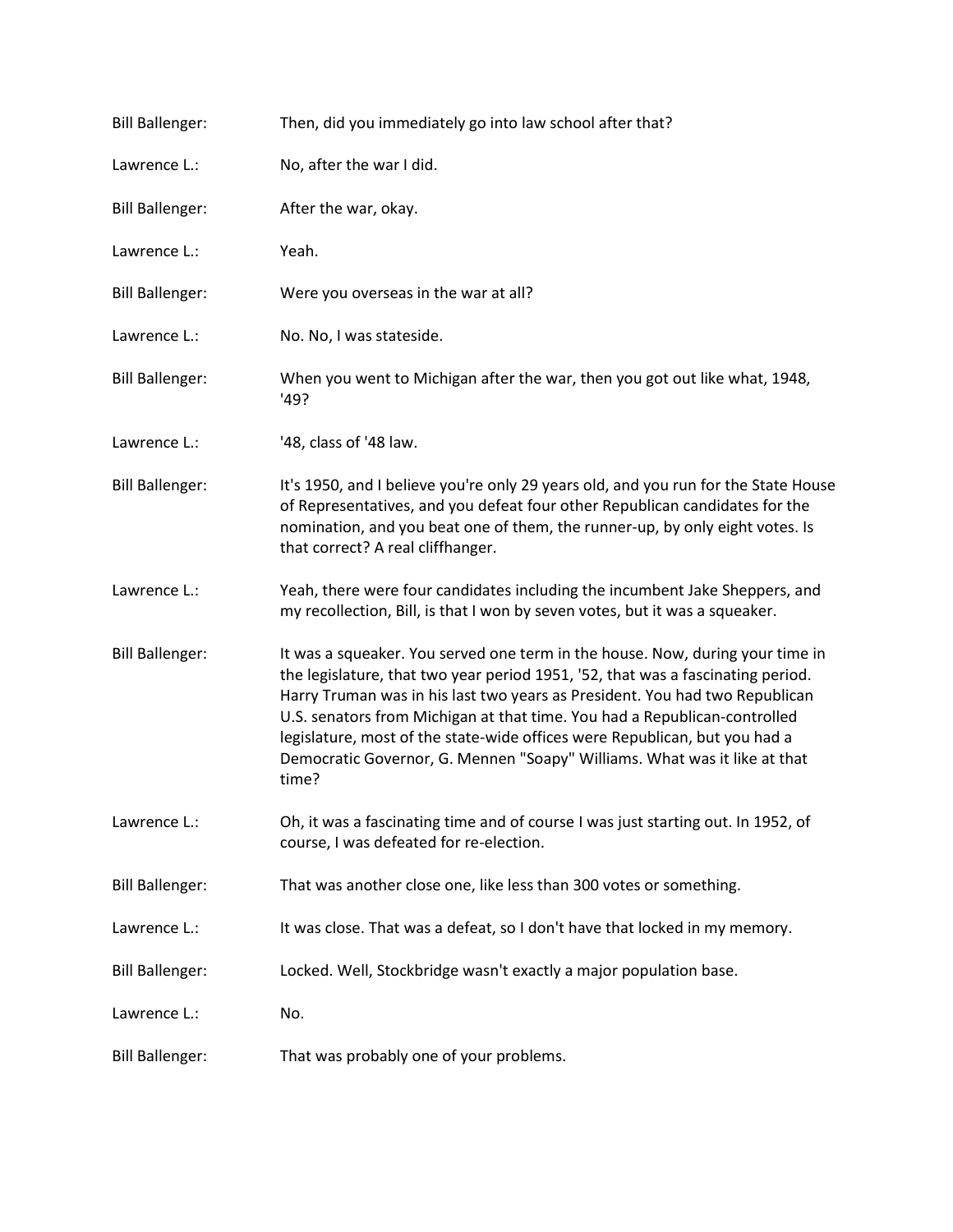| Lawrence L.:           | Well, it was and the guy that ran against me, John McCune, had been my<br>manager two years earlier.                                                                                                                                                                                                                                                                                       |
|------------------------|--------------------------------------------------------------------------------------------------------------------------------------------------------------------------------------------------------------------------------------------------------------------------------------------------------------------------------------------------------------------------------------------|
| <b>Bill Ballenger:</b> | Wow.                                                                                                                                                                                                                                                                                                                                                                                       |
| Lawrence L.:           | Lived in East Lansing, and was a very prominent, good guy.                                                                                                                                                                                                                                                                                                                                 |
| <b>Bill Ballenger:</b> | He had an East Lansing population base.                                                                                                                                                                                                                                                                                                                                                    |
| Lawrence L.:           | That's right.                                                                                                                                                                                                                                                                                                                                                                              |
| <b>Bill Ballenger:</b> | Well, I think it's remarkable. We'll get to this in a minute, that only five years<br>after you serve a single term in the State House, and you're still only something<br>like 31 years old when you left the House, you were elected state chairman,<br>we'll get to that in a second, but talking about that time of your in the House,<br>how often did legislators meet at that time. |
| <b>Bill Ballenger:</b> | I mean, and did they recess for the year, adjourn for the year in the spring and<br>not come back for the rest of the year? What were the major power brokers,<br>the speaker, and the senate majority like? How did they interface with Governor<br>Williams, who was of the opposite party at that time?                                                                                 |
| Lawrence L.:           | You know, I think the relationship was pretty good. The Speaker of the House<br>was Victor Knox from Sault Ste. Marie. He was very good to me. We got along<br>well. I liked him, and it was an interesting time.                                                                                                                                                                          |
| <b>Bill Ballenger:</b> | Did you meet year-round?                                                                                                                                                                                                                                                                                                                                                                   |
| Lawrence L.:           | No. We did not, Bill. We generally closed the session in May or June. Then, if<br>necessary, we were called back into a special session, which would not be long<br>in duration.                                                                                                                                                                                                           |
| <b>Bill Ballenger:</b> | The pay wasn't very good was it?                                                                                                                                                                                                                                                                                                                                                           |
| Lawrence L.:           | I think the pay was \$2100 a year.                                                                                                                                                                                                                                                                                                                                                         |
| <b>Bill Ballenger:</b> | Did you have to share a secretary with a whole bunch of other legislators?                                                                                                                                                                                                                                                                                                                 |
| Lawrence L.:           | Oh, yeah. Yes. Yes. I was a member of the judiciary committee and the lady that<br>served as secretary to the judiciary committee, served as secretary to those of<br>us who were members of that committee.                                                                                                                                                                               |
| <b>Bill Ballenger:</b> | It was a totally different time.                                                                                                                                                                                                                                                                                                                                                           |
| Lawrence L.:           | Oh, yes. Absolutely. You didn't have the contact with your constituents then<br>that you do now. You didn't get out letters and so forth with great frequency.<br>You were pretty much on your own.                                                                                                                                                                                        |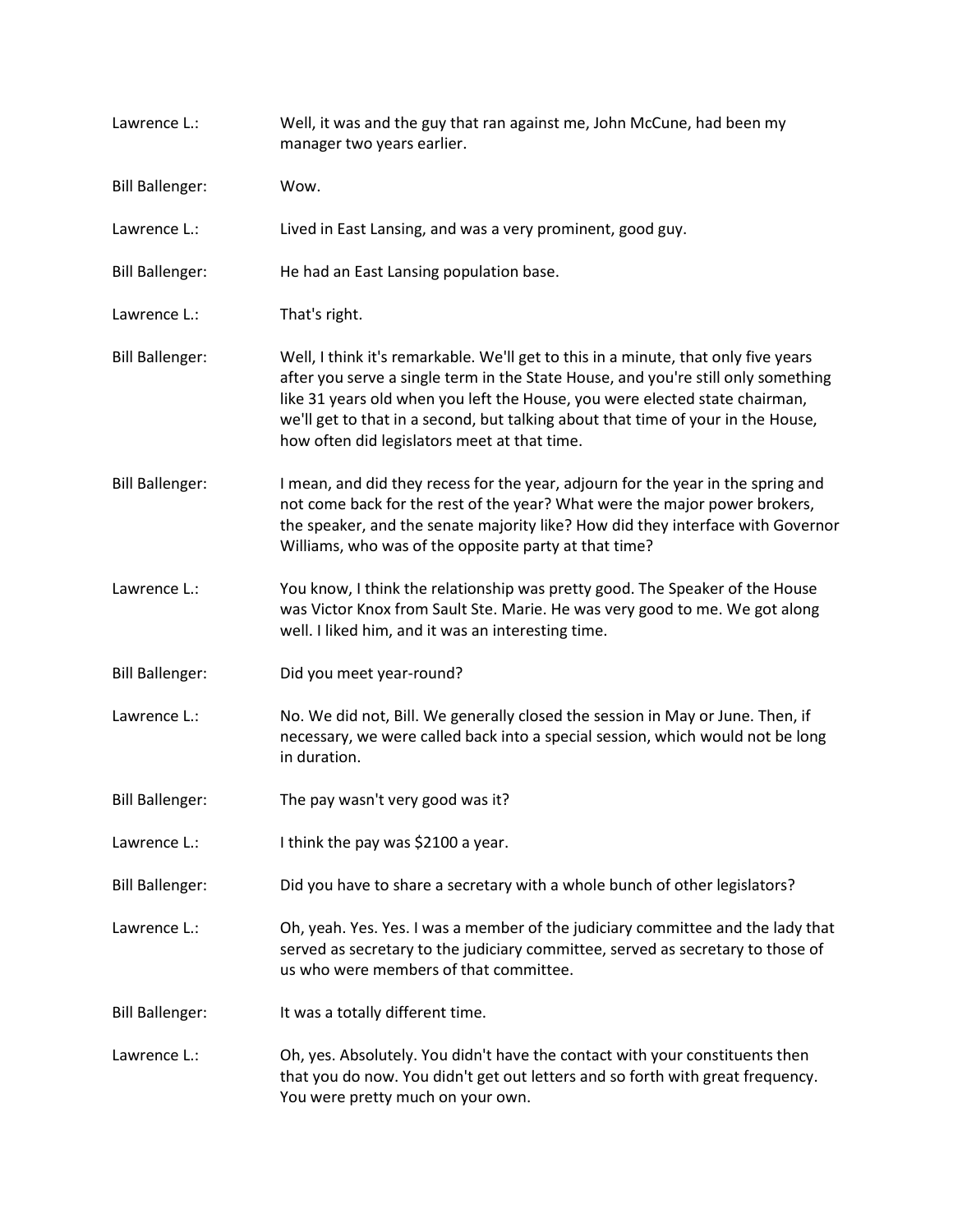| <b>Bill Ballenger:</b> | Wasn't there a speech delivered to the legislature by a famous general at the<br>time you were there?                                                                                                                                                                                                                                                                                                                                                  |
|------------------------|--------------------------------------------------------------------------------------------------------------------------------------------------------------------------------------------------------------------------------------------------------------------------------------------------------------------------------------------------------------------------------------------------------------------------------------------------------|
| Lawrence L.:           | Oh, yes. Yes, while I was in the legislature, Douglas MacArthur.                                                                                                                                                                                                                                                                                                                                                                                       |
| <b>Bill Ballenger:</b> | Wow.                                                                                                                                                                                                                                                                                                                                                                                                                                                   |
| Lawrence L.:           | Had been fired by Harry Truman and was doing the rounds throughout the<br>United States. I suspect at that time he was thinking that perhaps he might run<br>for office, which he did not do, but he did come and speak to the legislature and<br>I have a clear recollection of that.                                                                                                                                                                 |
| <b>Bill Ballenger:</b> | Did he try out his famous line, "Old soldiers never die"                                                                                                                                                                                                                                                                                                                                                                                               |
| Lawrence L.:           | Oh, yes.                                                                                                                                                                                                                                                                                                                                                                                                                                               |
| <b>Bill Ballenger:</b> | "They just fade away."?                                                                                                                                                                                                                                                                                                                                                                                                                                |
| Lawrence L.:           | Oh, yes.                                                                                                                                                                                                                                                                                                                                                                                                                                               |
| <b>Bill Ballenger:</b> | He actually probably said it here in Lansing first before he got down to<br>Washington.                                                                                                                                                                                                                                                                                                                                                                |
| Lawrence L.:           | I'm not sure whether it was first here or first somewhere else, but it was a line<br>that he knew very well and had served him well.                                                                                                                                                                                                                                                                                                                   |
| <b>Bill Ballenger:</b> | Now, when you were in the legislature and maybe this happened right after you<br>got out of law school even before you were elected to that one term in the<br>House, you joined a law firm. Was it the law firm with which you are identified<br>for a long time?                                                                                                                                                                                     |
| Lawrence L.:           | No. No, I did not join the law firm. I established a solo practice. I worked some<br>with a lawyer in Mason, Raymond McLain. I did not have any tie with the firm.<br>But, I enjoyed it. I was an assistant prosecuting attorney for two years.                                                                                                                                                                                                        |
| <b>Bill Ballenger:</b> | Oh, okay.                                                                                                                                                                                                                                                                                                                                                                                                                                              |
| Lawrence L.:           | While I was Assistant Prosecuting Attorney, at that time, we could maintain<br>offices for private practice outside of regular business hours, and I used to go to<br>the office of the prosector five days a week, and I think our hours were 9:00 to<br>5:00 or whenever you finished, and then I operated out of my Stockbridge office<br>in the evenings and on Saturdays, and any other time. I had a very full use of my<br>time in those years. |
| <b>Bill Ballenger:</b> | You must have taken an interest in Republican Party affairs during the 1950's,<br>while you were very busy practicing law, because only about five or six years<br>after you left the legislature you were elected State Party Chairman, succeeding                                                                                                                                                                                                    |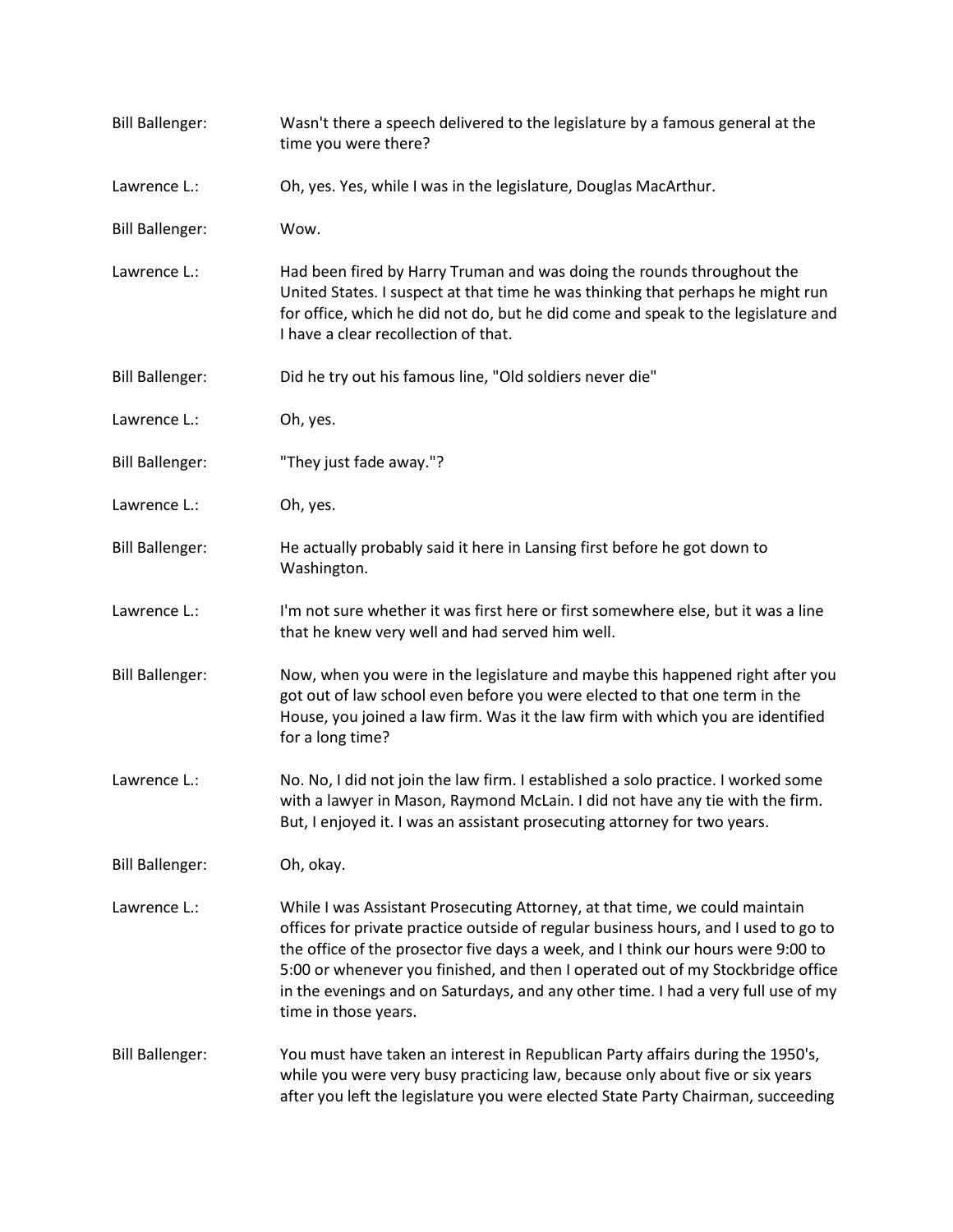|                        | John Feikens, who was another lawyer who served for four years, and in fact, is<br>still alive today, actually overseeing the Detroit water system, and he's in his<br>90's. The two of you actually were together, I believe, chairmen for the most<br>part of the 1950's decade. How did you get to be chairman in 1957?                                                                                |
|------------------------|-----------------------------------------------------------------------------------------------------------------------------------------------------------------------------------------------------------------------------------------------------------------------------------------------------------------------------------------------------------------------------------------------------------|
| Lawrence L.:           | I've always been interested in politics, and before while I was still in<br>undergraduate school, before the war, the farm in Stockbridge was in Livingston<br>County, right near the Ingham County border, and I was a delegate to the<br>Republican County Convention in Livingston County, which is the first thing,<br>officially, that I did in politics in Michigan, and I don't remember the year. |
| <b>Bill Ballenger:</b> | Well, that's pretty good. You've just come to the state. You were scarcely a<br>Michigander at that point.                                                                                                                                                                                                                                                                                                |
| Lawrence L.:           | That's true, but they couldn't get anybody to drive from Stockbridge to Howell<br>for the county convention, and one of my friends, who lived on a neighboring<br>farm, was going to be a delegate, and he said, "Why don't you go along with me<br>and you can be a delegate," so that's what happened.                                                                                                  |
| <b>Bill Ballenger:</b> | You kept up your interest in politics, organizational politics, all the way<br>consistently right into the 1950's, and then what happened? Eisenhower has<br>just been elected to a second term in 1956, and I think there would have been a<br>Winter State Convention or something in early '57, and you were elected<br>chairman. How did that happen? Did you have any competition?                   |
| Lawrence L.:           | When I ran for chairman?                                                                                                                                                                                                                                                                                                                                                                                  |
| <b>Bill Ballenger:</b> | Yeah. Yeah.                                                                                                                                                                                                                                                                                                                                                                                               |
| Lawrence L.:           | Oh, absolutely.                                                                                                                                                                                                                                                                                                                                                                                           |
| <b>Bill Ballenger:</b> | Well, tell us about it. What happened?                                                                                                                                                                                                                                                                                                                                                                    |
| Lawrence L.:           | Well, Ad Wagner, J. Addington Wagner from Battle Creek was, I think, Chairman<br>of the American Legion in Michigan at that time, and he was running as the<br>candidate, basically backed by Arthur Summerfield, who was Postmaster<br>General.                                                                                                                                                          |
| <b>Bill Ballenger:</b> | Formidable opponent.                                                                                                                                                                                                                                                                                                                                                                                      |
| Lawrence L.:           | Very, very good, Bill.                                                                                                                                                                                                                                                                                                                                                                                    |
| <b>Bill Ballenger:</b> | Was Frank McKay from Grand Rapids still active and powerful in the Republican<br>Party then or not?                                                                                                                                                                                                                                                                                                       |
| Lawrence L.:           | I never met Frank McKay, and I suspect that he probably was active but I did not<br>know him.                                                                                                                                                                                                                                                                                                             |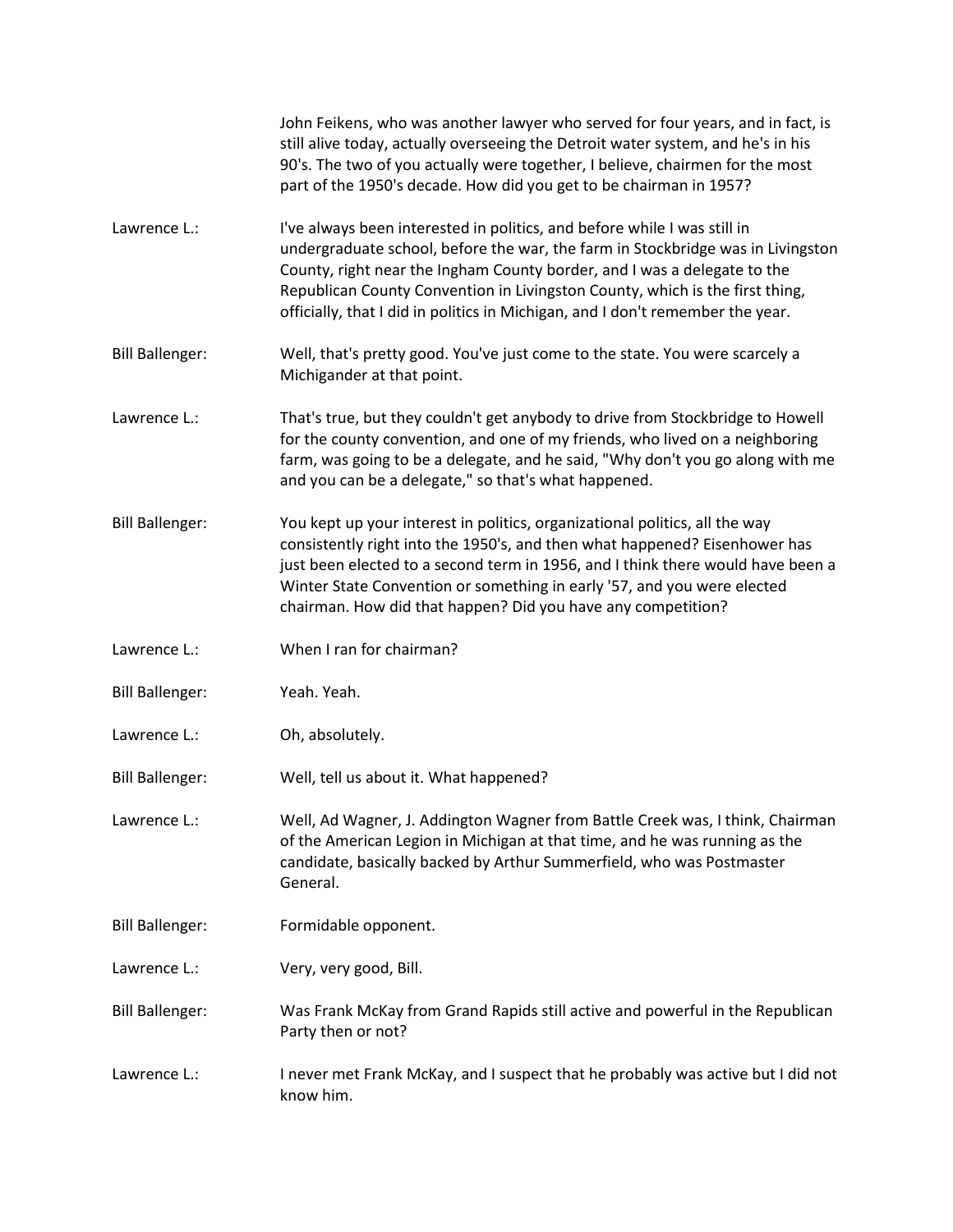Bill Ballenger: Not as openly as Summerfield certainly was. Summerfield was based in Flint, and had been a big power in Republican, state and national, politics. You were running against Wagner? Lawrence L.: Wagner and Vernie Reynolds from Berrien County, and I think at the time of the convention, I think it had gotten down to just the three of us. I think I was fortunate in getting the support of a great many of the county chairmen and so forth, who really were objecting to The Postmaster General Summerfield's control of the party. Bill Ballenger: You were the grassroots candidate. Lawrence L.: Well, I was the opposition to the Summerfield. Bill Ballenger: Yeah, the Summerfield. Lawrence L.: And it worked. Bill Ballenger: And so you won. Lawrence L.: Yeah. Bill Ballenger: Okay, so you won, now let me just ask you this. In those days when you took over as State Chairman, could you still practice law or did you have to suspend your practice to become chairman, or what did you do? Lawrence L.: In those days, the state chairman was paid, I believe it was \$21,000. Bill Ballenger: Well, that's not bad for that time, really. Lawrence L.: For that time. Bill Ballenger: But it still might not have been as good as if you could have kept your law practice going. Lawrence L.: I was a member of our firm then. I was a name member. It was Foster, Foster, Campbell, and Lindemer. I took a leave of absence from the firm, but fortunately the firm and the Republican Headquarters were both in Lansing, because we were facing very difficult economic times in the Republican Party at that time. Lawrence L.: During my first term as chairman, I took a leave from the chairmanship and went back to the law office and worked for a few weeks on some matters, and went off the state central payroll because there wasn't going to be enough money. Bill Ballenger: Right, sure. It's amazing.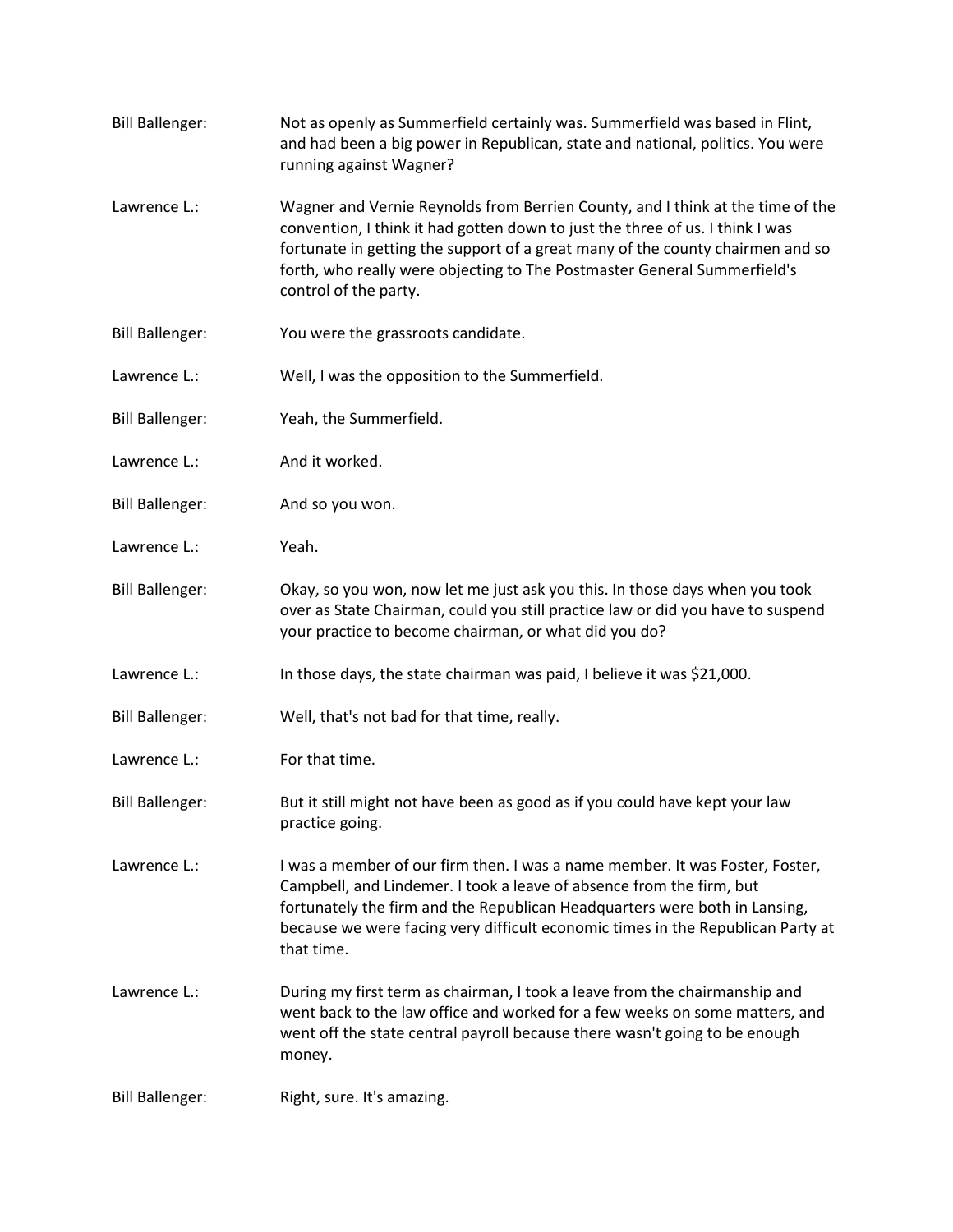Lawrence L.: It was not, during my first term, it was not a full-time job. Bill Ballenger: Now, about that time did you look around and say, "Maybe I need some help around here?" How about this Elly Peterson, had you heard about her or what? Lawrence L.: That was very interesting. In the race for chairmanship, I had great support from Eaton County. Dean Doty was the chairman, and among the members of the Eaton County delegation to the state convention, Gert Powers was a prominent member of that. When I was elected, my wife Becky and I went to the state headquarters, which was a building on Capitol Avenue, which no longer exists. It's now, there's something from the community college there. Anyway, and the condition of the building was terrible. It was dirty. Bill Ballenger: It was one of those old Victorian houses, wasn't it? Lawrence L.: Yes. Bill Ballenger: Yeah. Lawrence L.: It needed an awful lot of work. Bill Ballenger: And yet you had financial problems in the party? Lawrence L.: We had financial problems. My wife, Becky, took down all the curtains, for instance, in the windows and took those and got them cleaned or washed or whatever. I mean, that was the type of thing that we had to do at that time. Bill Ballenger: Okay, you're the new chairman, you're in your new headquarters, you look around, it's like the old Bette Davis line, "What a dump. Maybe I need some help in this place." Is that where Elly Peterson came into the picture? Lawrence L.: Gert Powers from Eaton County came in to see me and looked around and said, "You know, you need somebody here to get this place in shape and to be of help, and a friend of mine has just come back from a trip, Elly Peterson, and why don't you talk to her and see if you can get her to come on board?" Lawrence L.: I did talk to Elly. It was apparent to me immediately that she was somebody that I wanted very much to get if possible, and so I asked her if she would come on board. I think I asked her if she would be my secretary, but by the time I finished four years working with Elly Peterson, all I did was keep out of her way. Bill Ballenger: That is utterly fantastic. Let me ask you this before we leave the 50's, I believe one of your, and Elly Peterson's signal achievements was the launching of what became the Biennial Mackinac Island Republican Conference. Could you tell us how all that got started?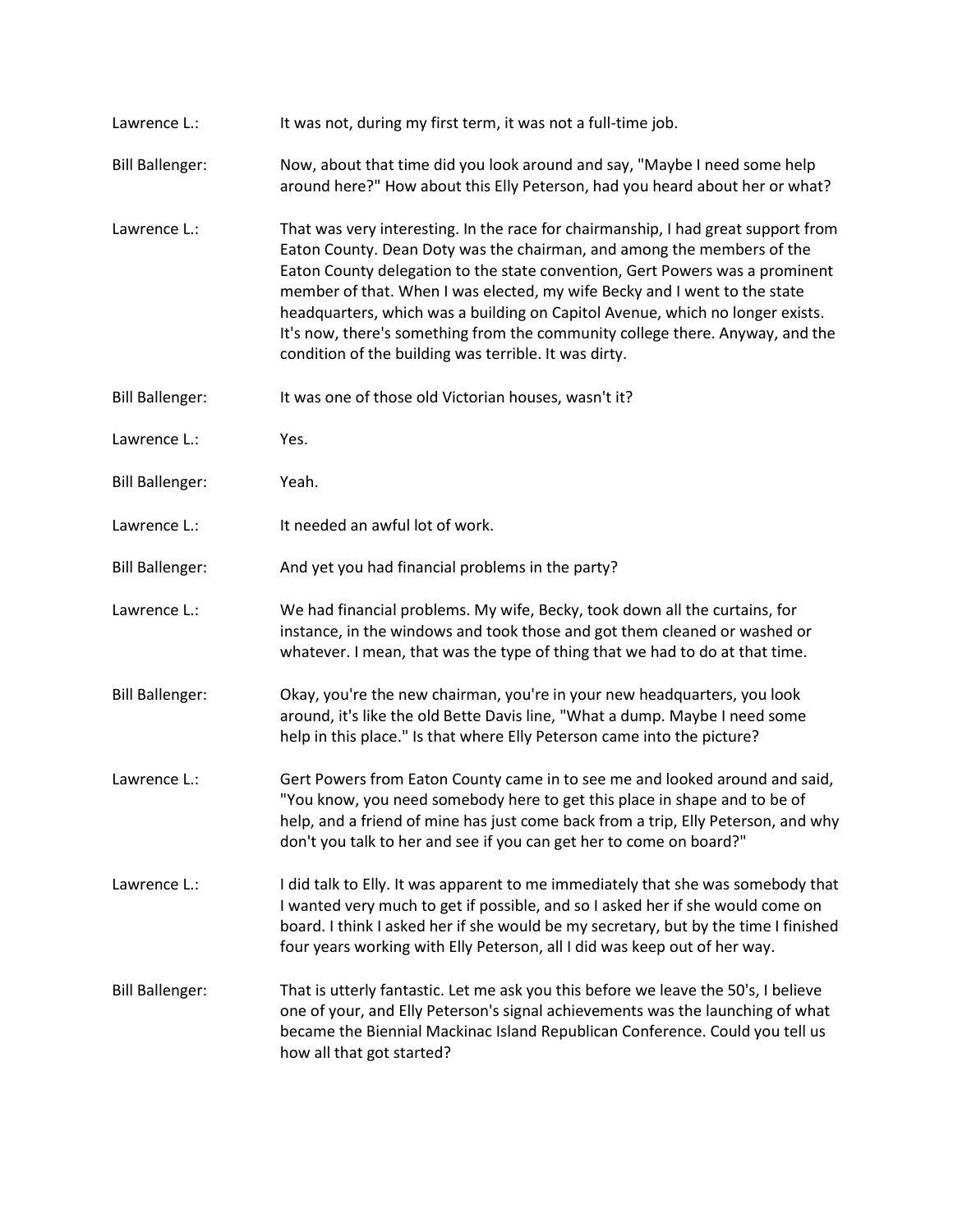| Lawrence L.:           | Yeah. Elly and I talked about it. She came up with an idea of having a conference<br>of Republican leaders but open to any Republican that wanted to come, and<br>suggested The Grand Hotel on Mackinac, and so forth. It sounded to me like a<br>great way for the people that do volunteer work in the Republican Party<br>throughout the state to get together and compare notes and so forth and<br>maybe get a little bit of inspiration.                                                                       |
|------------------------|----------------------------------------------------------------------------------------------------------------------------------------------------------------------------------------------------------------------------------------------------------------------------------------------------------------------------------------------------------------------------------------------------------------------------------------------------------------------------------------------------------------------|
| Lawrence L.:           | So, we started it. I've been to several of them but not to all of them, of course.                                                                                                                                                                                                                                                                                                                                                                                                                                   |
| <b>Bill Ballenger:</b> | Well, it's amazing. It's lasted ever since. Every two years, odd number of year,<br>there is a Mackinac Republican Conference, and you've had some of the top<br>Republicans in the entire country, presidents and everybody else speak up<br>there.                                                                                                                                                                                                                                                                 |
| Lawrence L.:           | That's right. I haven't had them, but they've come to that conference because<br>it's established now. Well, it's now been 51 years since we've first had it, so it's<br>lasted quite a while.                                                                                                                                                                                                                                                                                                                       |
| <b>Bill Ballenger:</b> | Was the idea that you wanted a venue for Republicans to gather without a<br>convention where you're voting for people, you wanted them to just get the<br>pressure off, let's not talk about candidates or counting votes, or caucuses, let's<br>just review the situation and decide what our strategy is going into the next<br>election?                                                                                                                                                                          |
| Lawrence L.:           | Sure, and work on ideas that are floating around and so forth. It was a low-key<br>approach to the philosophy that the party has and so forth.                                                                                                                                                                                                                                                                                                                                                                       |
| <b>Bill Ballenger:</b> | Was Governor Williams really the wild-eyed liberal that a lot of conservative<br>Republicans in the late '50's depicted him as being? Maybe your view of<br>whether he was or wasn't is different now than it was then, but when you stop<br>to think about it, a lot of what he advocated was picked up on by two<br>succeeding Republican Governors, George Romney and Bill Milliken. What do<br>you think, was Soapy Williams really that far out in left field?                                                  |
| Lawrence L.:           | I felt then, and I felt always in working with him, and I worked more closely on a<br>personal basis later on, but I felt then that his basic beliefs were very liberal. He<br>was a charming guy. You couldn't get mad at him on a personality basis, but, he<br>believed in some things that I found impossible to accept from a government<br>point of view, so we had some marked differences.                                                                                                                   |
| <b>Bill Ballenger:</b> | Let me ask you one question, flashback to seven years before the time we're<br>talking about now, 1951 I believe, you were in the state house, US Senator<br>Arthur Vandenberg, a Republican from Grand Rapids died in office, and<br>Governor Williams appointed a Detroit news reporter, a Detroit Times reporter,<br>Blair Moody, a big surprise, a shocker, to succeed him. How did you view that<br>appointment, and how did Republicans view that appointment as compared to<br>what else might have happened? |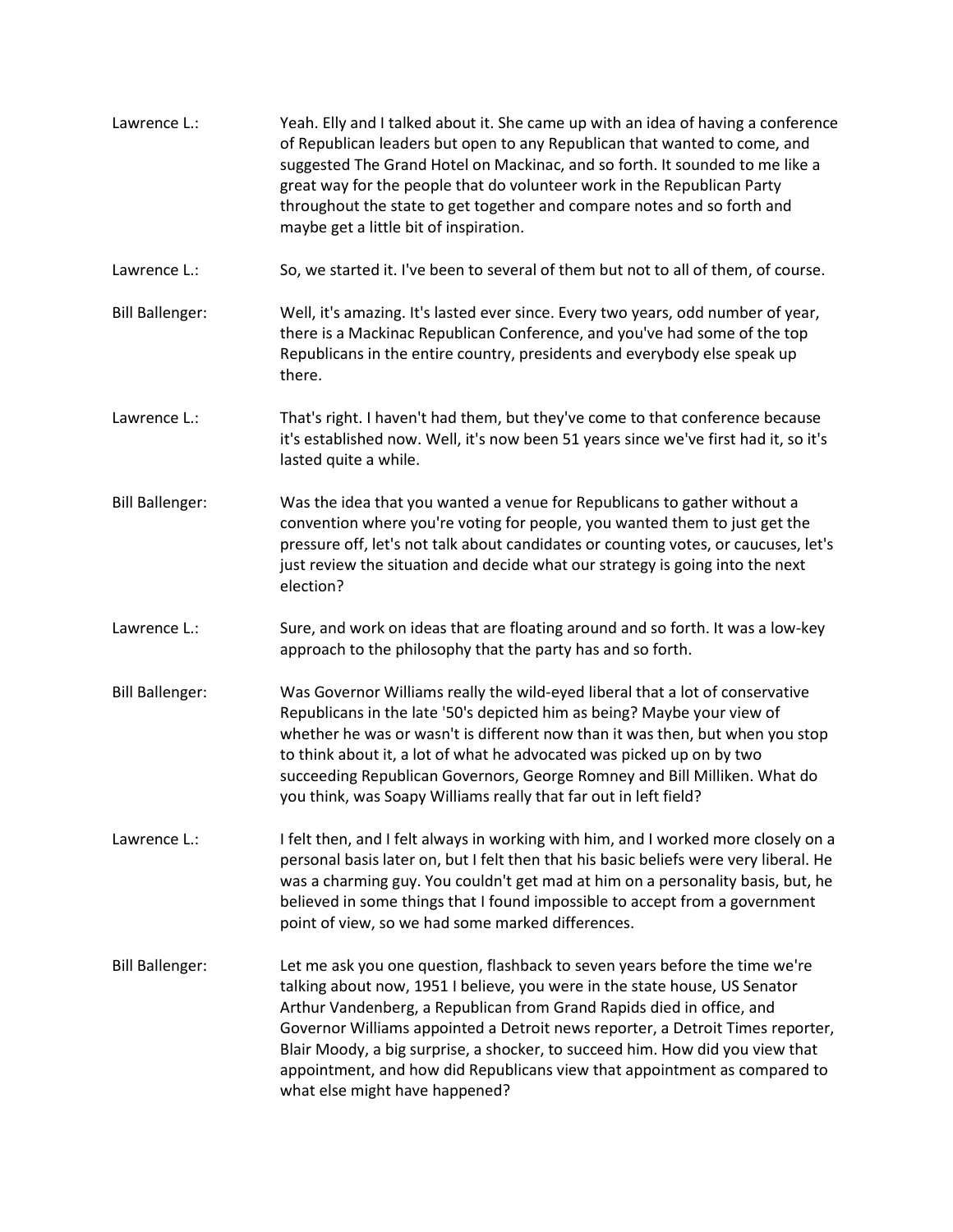Lawrence L.: Very frankly, I didn't have any judgment on Blair Moody. I anticipated that as a Williams appointee, he probably shared a lot of Soapy's beliefs and approaches to government, but I had no preconception of what he would be like, and so I didn't react adversely to that. He had a good reputation among journalists. Bill Ballenger: Of course, he didn't last long. Lawrence L.: No. Bill Ballenger: He was only in office a year and a half, and then he was beaten by Charlie Potter, a Republican congressman from, I believe, Alpena, or that area anyway. Ran against him for senate in '52 and won in the Eisenhower landslide, and served one tern as senator. You must have known Charlie Potter right? Lawrence L.: I did. I did know Charlie. Bill Ballenger: What was he like? Lawrence L.: Charlie Potter was a delightful guy, and I got to know him better later on. But he was handicapped as you know, he was a war veteran and had been wounded and so forth, and he had difficulty in getting around, but he was a very wellintentioned person. You know Bill, most of the people on both sides of the political spectrum have very good intentions, they just believe different things. Bill Ballenger: You mean then and now? Lawrence L.: Well, at least then. I must say to you, today as we're doing this, I'm not sure that the same standards apply. Bill Ballenger: In other words, things have gotten a little bit more vitriolic and personal. Lawrence L.: Yeah. It seems so to me. Bill Ballenger: Yeah. You're saying, basically what you said a few minutes ago about your relationship with G. Mennen Williams, that you felt that even though you had ideological and philosophical differences with him, you had a personally cordial and civil relationship, you respected each other, and you felt that that was really the way it was with most politicians, even of opposite parties at that time? Lawrence L.: Yeah. Well we, the Republicans and Democrats in the house got along quite well. We weren't buddy, buddy, but nobody was out slashing. Bill Ballenger: Issuing press releases every afternoon and so forth? Lawrence L.: Yeah.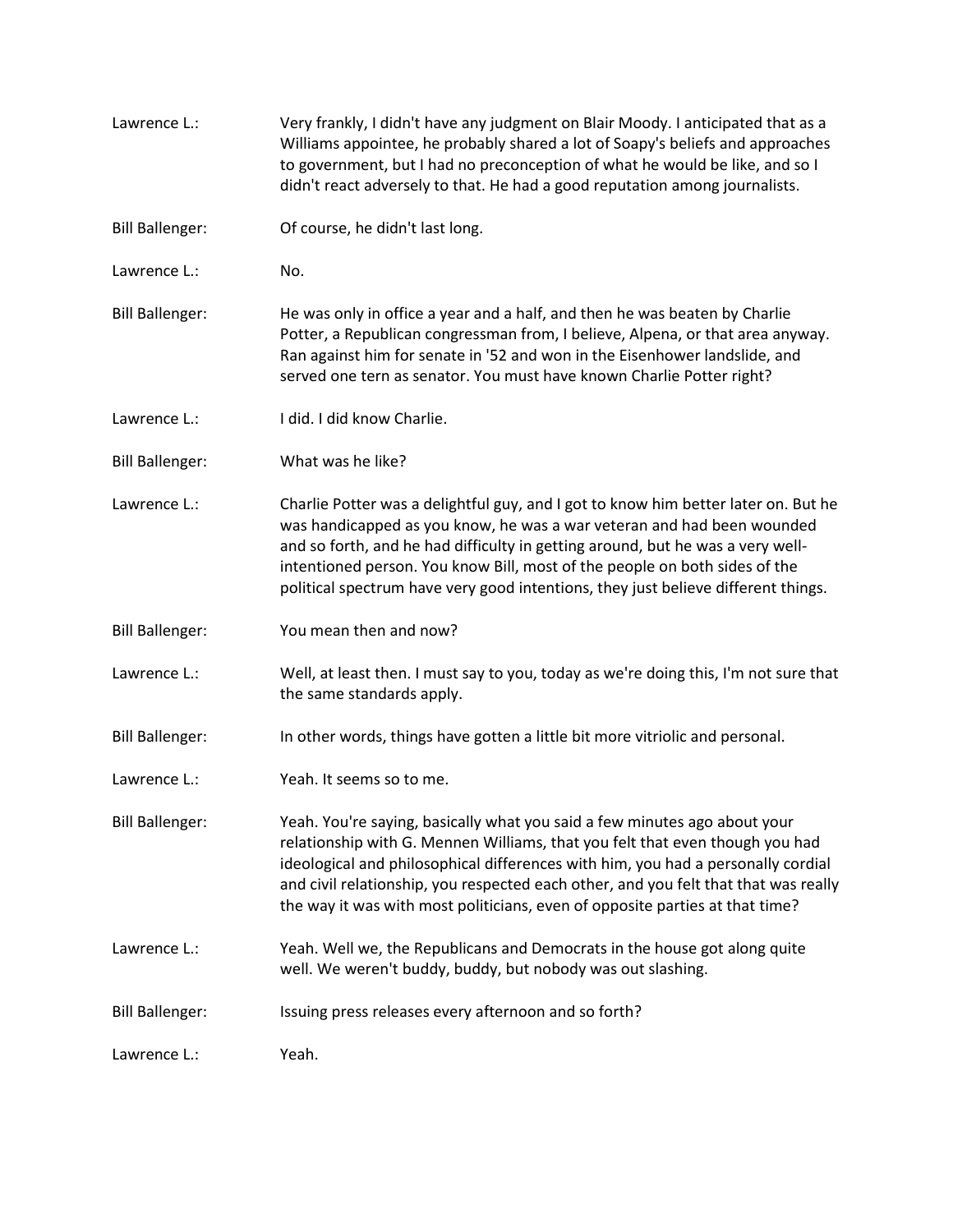| <b>Bill Ballenger:</b> | Well let me ask you this, in 1958, your chairman Charlie Potter runs for<br>reelection, he's beaten by Phil Hart.                                                                                                                                                                                                                                                                                                                                                                                                                                                      |
|------------------------|------------------------------------------------------------------------------------------------------------------------------------------------------------------------------------------------------------------------------------------------------------------------------------------------------------------------------------------------------------------------------------------------------------------------------------------------------------------------------------------------------------------------------------------------------------------------|
| Lawrence L.:           | Right.                                                                                                                                                                                                                                                                                                                                                                                                                                                                                                                                                                 |
| <b>Bill Ballenger:</b> | Did you know Phil Hart?                                                                                                                                                                                                                                                                                                                                                                                                                                                                                                                                                |
| Lawrence L.:           | Yes.                                                                                                                                                                                                                                                                                                                                                                                                                                                                                                                                                                   |
| <b>Bill Ballenger:</b> | What was your impression of Phil Hart, and that race and everything else?                                                                                                                                                                                                                                                                                                                                                                                                                                                                                              |
| Lawrence L.:           | Phil Hart had a magnificent personality, and was a very pleasant, nice person. I<br>liked him. We got along well. On a personal basis, I think I felt a greater warmth<br>toward Phil Hart then I did to Williams.                                                                                                                                                                                                                                                                                                                                                     |
| <b>Bill Ballenger:</b> | <b>Governor Williams?</b>                                                                                                                                                                                                                                                                                                                                                                                                                                                                                                                                              |
| Lawrence L.:           | Governor Williams.                                                                                                                                                                                                                                                                                                                                                                                                                                                                                                                                                     |
| <b>Bill Ballenger:</b> | He was Lieutenant Governor I think, at that time.                                                                                                                                                                                                                                                                                                                                                                                                                                                                                                                      |
| Lawrence L.:           | He was Lieutenant Governor.                                                                                                                                                                                                                                                                                                                                                                                                                                                                                                                                            |
| <b>Bill Ballenger:</b> | Yeah. Nearing the end of the 50's, there was a group called Citizens for<br>Michigan, either associated with or spearheaded by George Romney, designed<br>to overhaul Michigan's constitution, call a constitutional convention. There was<br>a vote that initially failed, another one, they finally had a constitutional<br>convention right at the end of your tenure, 1961, '62. Of course, that was just a<br>year or so after the famous election between Nixon and Kennedy in 1960, it was<br>a real frenetic, exciting, interesting time in Michigan politics. |
| Lawrence L.:           | It was a fascinating time. The official Republican party as such, was not active in<br>the constitutional convention activities. I'm certain that individual Republicans<br>relayed their thoughts on various matters. I met with Neil Staebler at that time.                                                                                                                                                                                                                                                                                                          |
| <b>Bill Ballenger:</b> | He was the Democratic State Chairman.                                                                                                                                                                                                                                                                                                                                                                                                                                                                                                                                  |
| Lawrence L.:           | He was the Democratic State Chairman.                                                                                                                                                                                                                                                                                                                                                                                                                                                                                                                                  |
| <b>Bill Ballenger:</b> | He had been all during the 50s right?                                                                                                                                                                                                                                                                                                                                                                                                                                                                                                                                  |
| Lawrence L.:           | Yes.                                                                                                                                                                                                                                                                                                                                                                                                                                                                                                                                                                   |
| <b>Bill Ballenger:</b> | You got to know him pretty well?                                                                                                                                                                                                                                                                                                                                                                                                                                                                                                                                       |
|                        |                                                                                                                                                                                                                                                                                                                                                                                                                                                                                                                                                                        |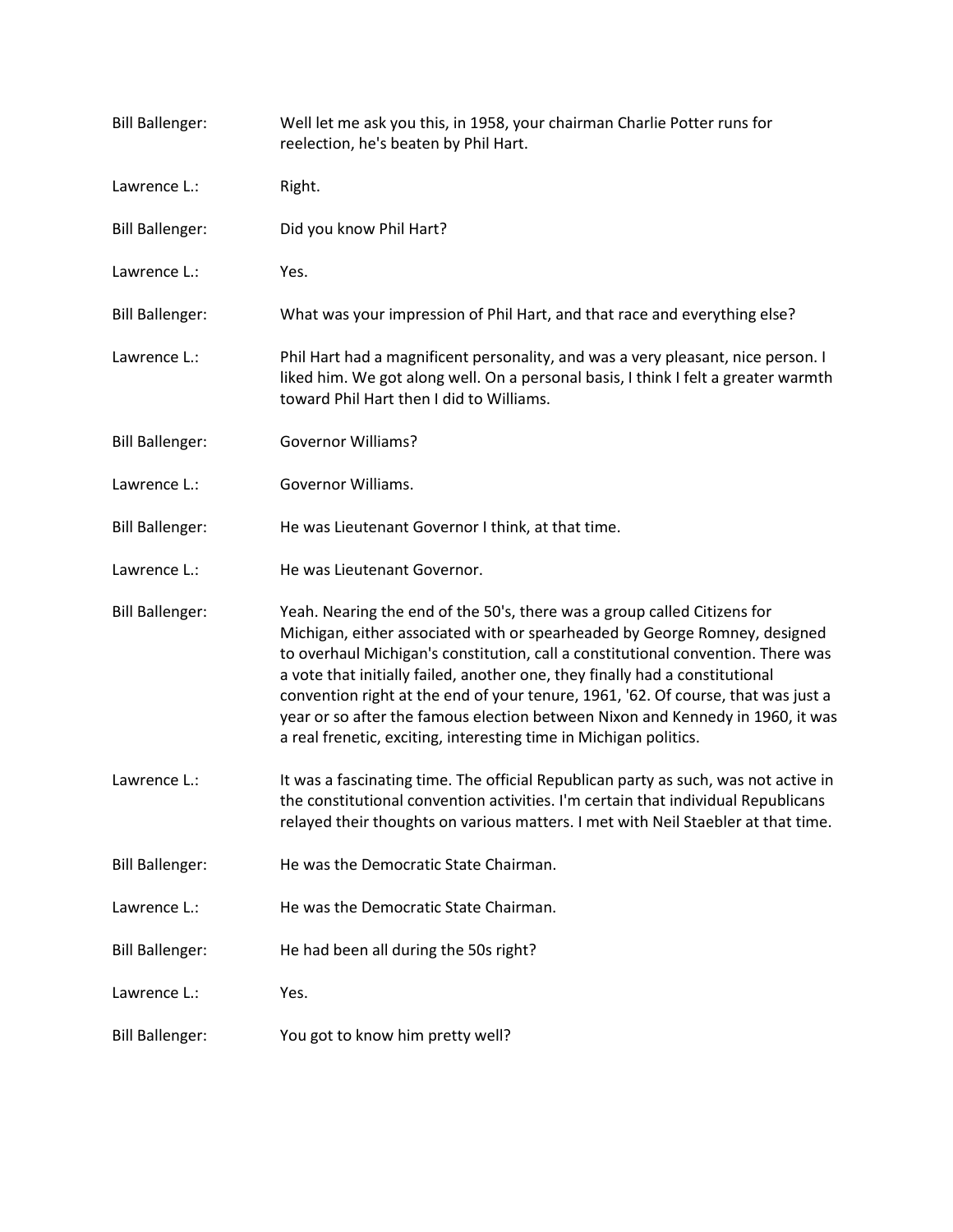| Lawrence L.:           | I got to know Neil very well, and we worked together on some things, and to<br>that extent, I guess you could say that we did get involved in the constitutional<br>convention, but that was a bipartisan thing.                                                                                                                                                  |
|------------------------|-------------------------------------------------------------------------------------------------------------------------------------------------------------------------------------------------------------------------------------------------------------------------------------------------------------------------------------------------------------------|
| <b>Bill Ballenger:</b> | Both of you thought in some way, shape or form, maybe I was a good idea to<br>have a constitutional convention?                                                                                                                                                                                                                                                   |
| Lawrence L.:           | Yes.                                                                                                                                                                                                                                                                                                                                                              |
| <b>Bill Ballenger:</b> | Okay. Finally, it's validated and it convenes, and of course, you leave office, and<br>I think actually, Neil Staebler left about that time too, as State Democratic<br>Chairman.                                                                                                                                                                                 |
| Lawrence L.:           | Yeah.                                                                                                                                                                                                                                                                                                                                                             |
| <b>Bill Ballenger:</b> | But George Romney, where does he come into the picture?                                                                                                                                                                                                                                                                                                           |
| Lawrence L.:           | George Romney, I had not know at all before he engineered, and I think he did<br>engineer the success of the constitutional convention. But I got to know him<br>while the convention was going on, and in fact, John Martin, who was National<br>Committeeman, and I called on George Romney to see if we could not get him<br>to run for United States Senator. |
| <b>Bill Ballenger:</b> | Oh, Senator?                                                                                                                                                                                                                                                                                                                                                      |
| Lawrence L.:           | In 1960.                                                                                                                                                                                                                                                                                                                                                          |
| <b>Bill Ballenger:</b> | '60, okay.                                                                                                                                                                                                                                                                                                                                                        |
| Lawrence L.:           | Yeah.                                                                                                                                                                                                                                                                                                                                                             |
| <b>Bill Ballenger:</b> | That would have been against Pat McNamara.                                                                                                                                                                                                                                                                                                                        |
| Lawrence L.:           | McNamara.                                                                                                                                                                                                                                                                                                                                                         |
| <b>Bill Ballenger:</b> | Who had won in 1954, so he was running for reelection.                                                                                                                                                                                                                                                                                                            |
| Lawrence L.:           | Yeah. Romney declined. He didn't want to do it at that time, but it was a positive<br>approach and a positive rejection because I think John Martin and I both<br>realized that George Romney had an interest in elective office.                                                                                                                                 |
| <b>Bill Ballenger:</b> | Running for something.                                                                                                                                                                                                                                                                                                                                            |
| Lawrence L.:           | Something, some day.                                                                                                                                                                                                                                                                                                                                              |
| <b>Bill Ballenger:</b> | Maybe even two years later right?                                                                                                                                                                                                                                                                                                                                 |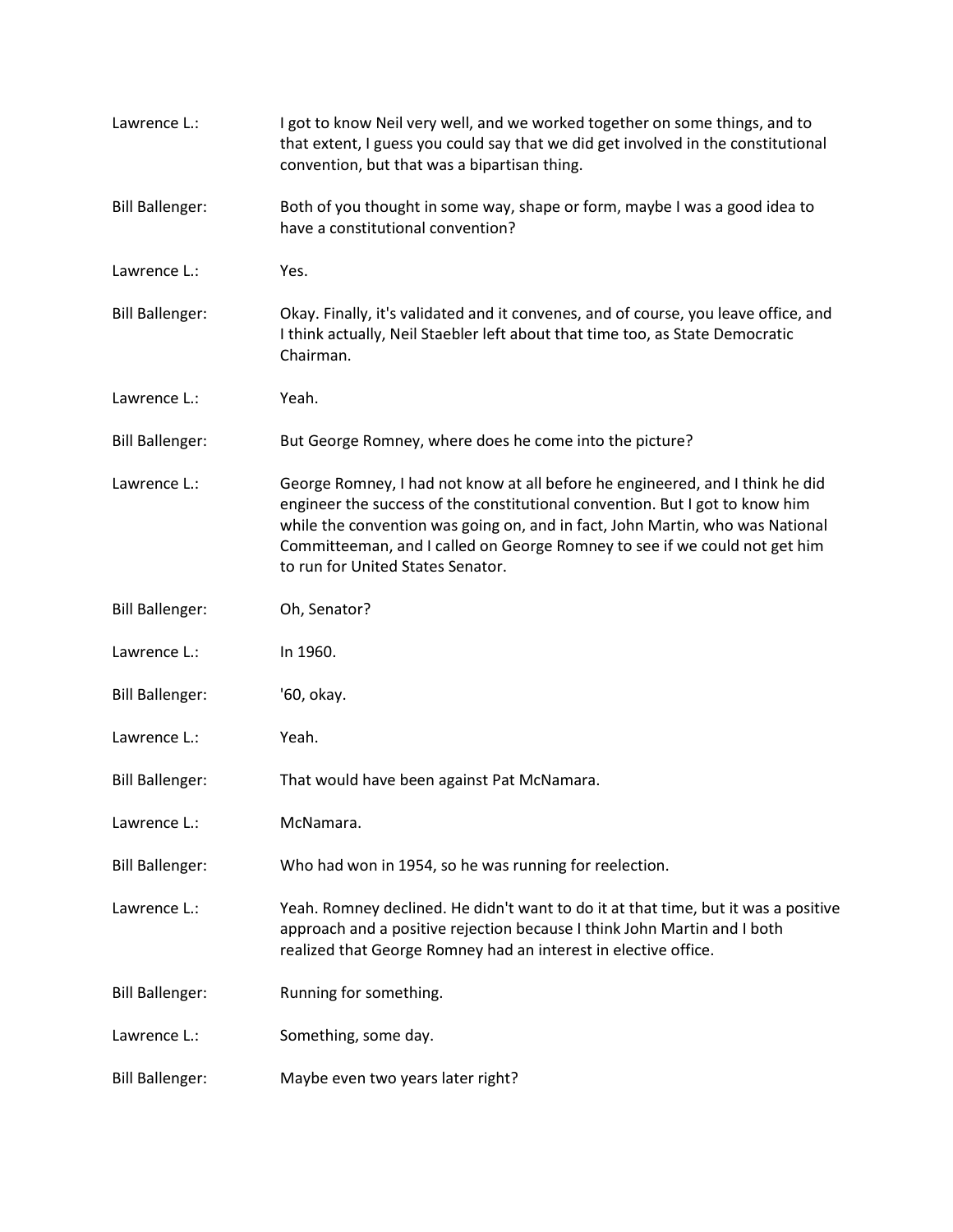| Lawrence L.:           | Yeah.                                                                                                                                                                                                                                                                                                                                                                                                                                                                                                                                                                                                                                                                                                                            |
|------------------------|----------------------------------------------------------------------------------------------------------------------------------------------------------------------------------------------------------------------------------------------------------------------------------------------------------------------------------------------------------------------------------------------------------------------------------------------------------------------------------------------------------------------------------------------------------------------------------------------------------------------------------------------------------------------------------------------------------------------------------|
| <b>Bill Ballenger:</b> | Well, so you saw his work in the constitutional convention, and then he ran for<br>election as Governor in 1962 and he defeated John Swainson, who was the one<br>term Democratic Governor following G. Mennen Williams. You are back<br>practicing law in the Foster, Lindemer law firm, working your way up the mast<br>head, we go through the incredible election of 1964, Lyndon B. Johnson versus<br>Barry Goldwater, we come to 1966, George Romney's running for his third two<br>year term and you are the Republican nominee for Attorney General against the<br>incumbent Frank Kelley, then a comparatively youthful Frank Kelley, not the<br>eternal general we know today. What do you remember about those years? |
| Lawrence L.:           | Yeah, Frank Kelley had run for reelection. I think Frank was first appointed to fill<br>a vacancy.                                                                                                                                                                                                                                                                                                                                                                                                                                                                                                                                                                                                                               |
| <b>Bill Ballenger:</b> | He was, in the fall of '61.                                                                                                                                                                                                                                                                                                                                                                                                                                                                                                                                                                                                                                                                                                      |
| Lawrence L.:           | Okay.                                                                                                                                                                                                                                                                                                                                                                                                                                                                                                                                                                                                                                                                                                                            |
| <b>Bill Ballenger:</b> | Late of '61.                                                                                                                                                                                                                                                                                                                                                                                                                                                                                                                                                                                                                                                                                                                     |
| Lawrence L.:           | Okay. Then he ran and                                                                                                                                                                                                                                                                                                                                                                                                                                                                                                                                                                                                                                                                                                            |
| <b>Bill Ballenger:</b> | Was elected to a full term in '62, and then in '64. Those were two year terms in<br>those days, so this was the first time the office, under the new constitution, was<br>a four year term. You are tabbed as the Republican nominee to run against this<br>guy.                                                                                                                                                                                                                                                                                                                                                                                                                                                                 |
| Lawrence L.:           | Yeah. Well I think they were filling a vacancy that nobody else wanted to fill.                                                                                                                                                                                                                                                                                                                                                                                                                                                                                                                                                                                                                                                  |
| <b>Bill Ballenger:</b> | Well, I wouldn't say it like that. I still remember a debate between you and<br>Frank Kelley. I saw it, I was there.                                                                                                                                                                                                                                                                                                                                                                                                                                                                                                                                                                                                             |
| Lawrence L.:           | Were you really?                                                                                                                                                                                                                                                                                                                                                                                                                                                                                                                                                                                                                                                                                                                 |
| <b>Bill Ballenger:</b> | In the old Jack Tar hotel.                                                                                                                                                                                                                                                                                                                                                                                                                                                                                                                                                                                                                                                                                                       |
| Lawrence L.:           | Yes, I remember that debate too, and my present wife Jean was at that debate.                                                                                                                                                                                                                                                                                                                                                                                                                                                                                                                                                                                                                                                    |
| <b>Bill Ballenger:</b> | Right. I'm sure she was.                                                                                                                                                                                                                                                                                                                                                                                                                                                                                                                                                                                                                                                                                                         |
| Lawrence L.:           | Yeah.                                                                                                                                                                                                                                                                                                                                                                                                                                                                                                                                                                                                                                                                                                                            |
| <b>Bill Ballenger:</b> | A lot of people were there.                                                                                                                                                                                                                                                                                                                                                                                                                                                                                                                                                                                                                                                                                                      |
| Lawrence L.:           | Yeah.                                                                                                                                                                                                                                                                                                                                                                                                                                                                                                                                                                                                                                                                                                                            |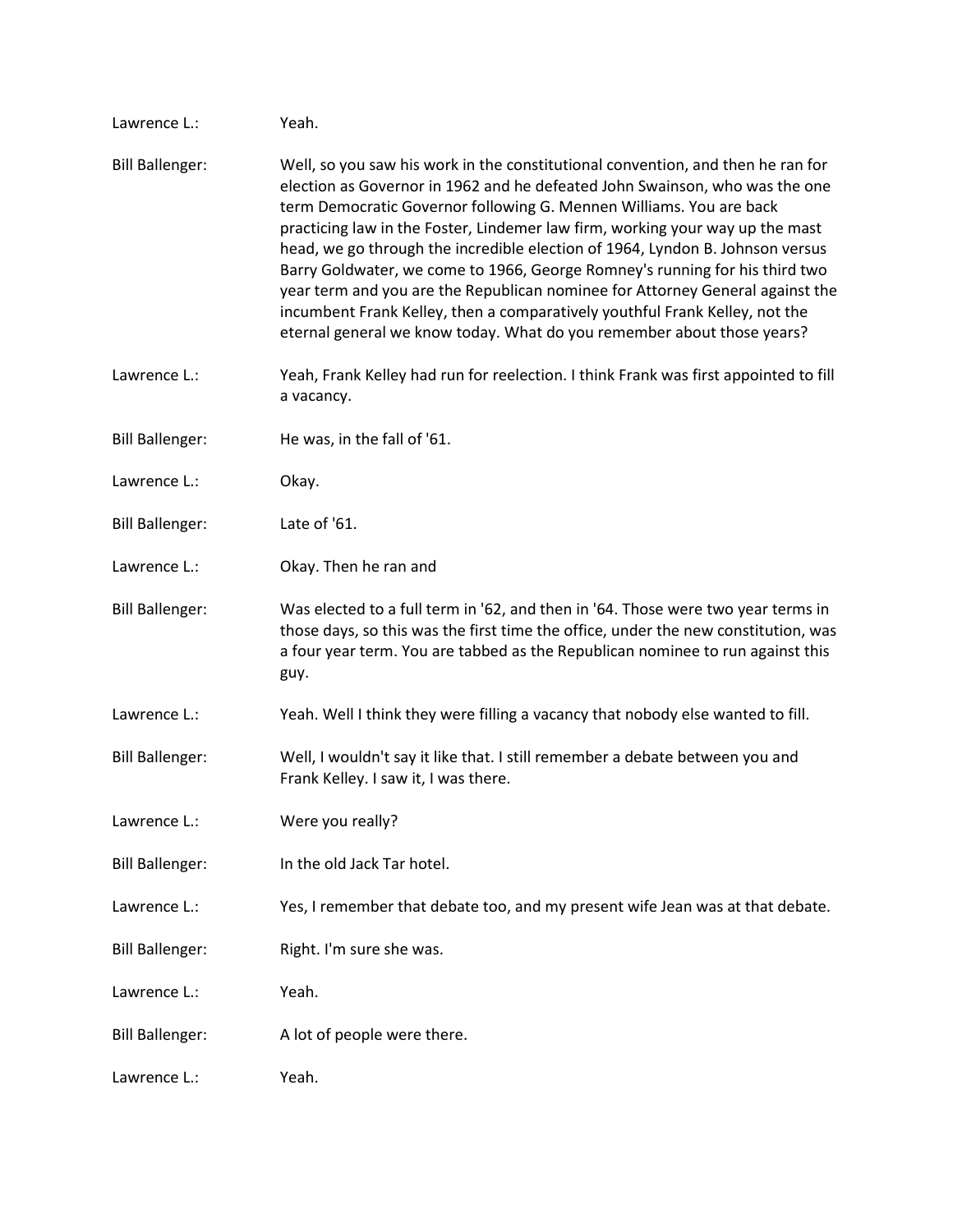Bill Ballenger: I'll say one thing, you stood out in that debate. You were a take charge guy. You spoke in a very dramatic and forceful voice while the Attorney General was mumbling. Maybe he felt I've just got to do damage control here, I shouldn't have any problem with this guy, but you were really taking it to him. Lawrence L.: I remember that occasion. I was importuned by my supporters to get more debates with Kelley after that. Bill Ballenger: He didn't want any of it. Lawrence L.: But Frank didn't want to do it, and I understand that. He was the incumbent, and that's generally good advice. The incumbents-Bill Ballenger: Well he doesn't want to get in the ring with a mad dog any more than he can help it you know? Lawrence L.: Yeah. Bill Ballenger: Anyway. Lawrence L.: Well I haven't been called a mad dog before. Bill Ballenger: No, you were very logical, but you were, you were forceful. You were taking it to him. I still remember sitting next to Joyce Braithwaite, who at that time was the secretary to Elly Peterson, she later became a very important figure in Bill Milliken's administration, and ran his reelection campaign in '70. I remember her guffawing at your dramatic and forceful responses to Kelley, so I can see why he wouldn't have wanted to debate you again. Lawrence L.: Well, anyway, we never had any more debates. Bill Ballenger: Well, so then, after that, there was a vacancy on the University of Michigan Board of Regents, and Governor Romney in his final year in office, appointed you to fill the vacancy. Lawrence L.: Yeah, I was appointed in 1968, so that would have been Governor Romney. Bill Ballenger: Right. His last year. Lawrence L.: Yeah. I ran in '68, and at that time, the election for regents pretty well went with the top of the ticket. Bill Ballenger: Right. Lawrence L.: All of the educational posts would go either Republican or Democratic, depending upon how the top of the ticket did.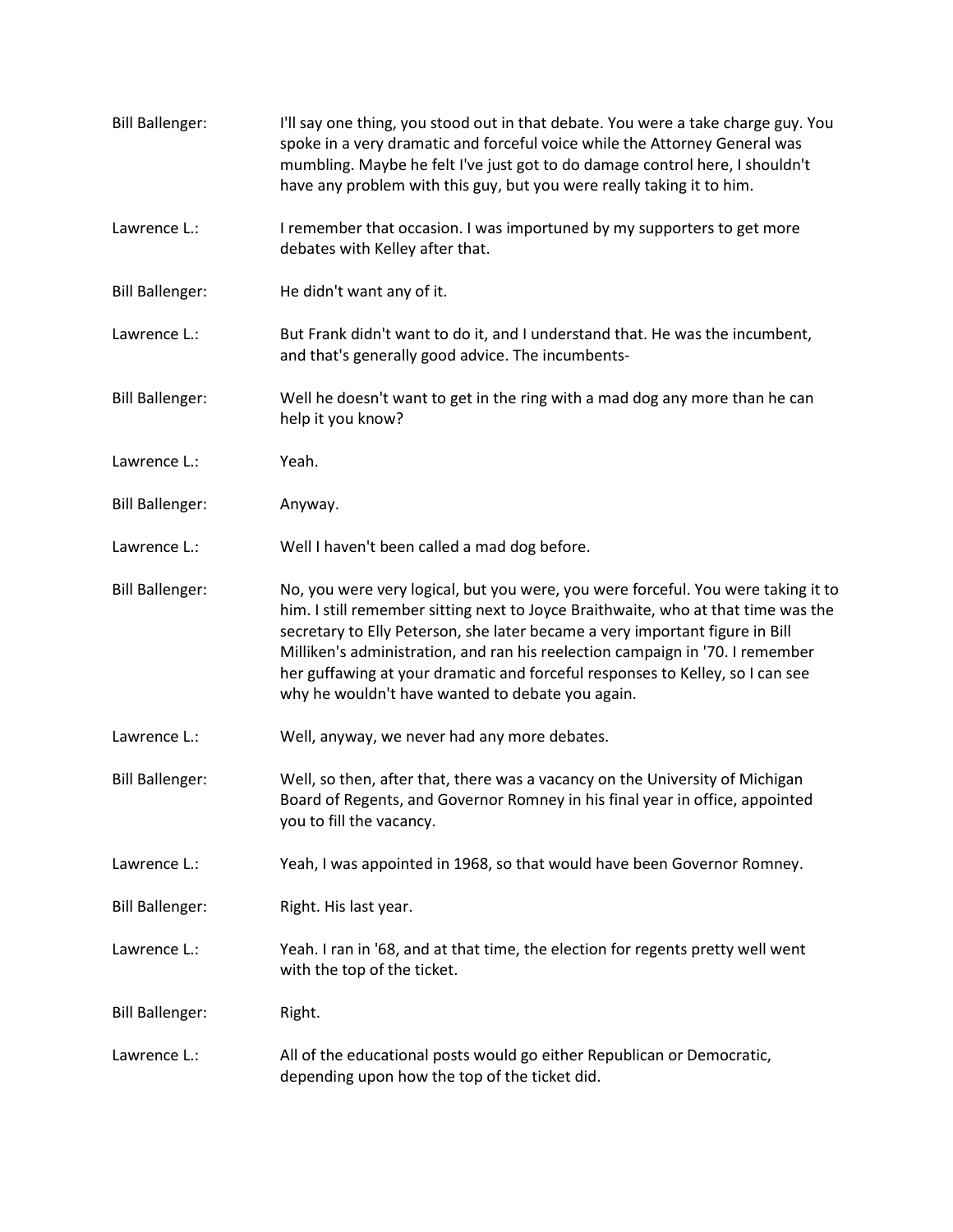| <b>Bill Ballenger:</b> | It was a big year for the Democrats. Hubert Humphrey won Michigan easily over<br>Richard Nixon, and so the Democrats won all those educational races.                                                                                                                                                                                                                                                                                                                                                                   |
|------------------------|-------------------------------------------------------------------------------------------------------------------------------------------------------------------------------------------------------------------------------------------------------------------------------------------------------------------------------------------------------------------------------------------------------------------------------------------------------------------------------------------------------------------------|
| Lawrence L.:           | Yeah, they did.                                                                                                                                                                                                                                                                                                                                                                                                                                                                                                         |
| <b>Bill Ballenger:</b> | But then, the next spring, there was another vacancy.                                                                                                                                                                                                                                                                                                                                                                                                                                                                   |
| Lawrence L.:           | Yes.                                                                                                                                                                                                                                                                                                                                                                                                                                                                                                                    |
| <b>Bill Ballenger:</b> | And?                                                                                                                                                                                                                                                                                                                                                                                                                                                                                                                    |
| Lawrence L.:           | And Bill Milliken said, "Would you like to go back on?" I said, "Yes I would." I<br>greatly enjoyed that experience, and the Republicans and Democrats on the<br>Board of Regions, during the period time that I served, never made a decision<br>based upon political affiliation. We concentrated on, as our judgments<br>indicated, what was best for the university under the circumstances, and we got<br>along very well. It was a rather A-political atmosphere, and thoroughly<br>enjoyable for me. I liked it. |
| <b>Bill Ballenger:</b> | In the spring of 1969, you are reappointed, this time by Governor Bill Milliken,<br>to the University of Michigan Board of Regents, and that fall, in comes a guy<br>named Bo Schembechler, coach of the football team, turns Michigan's grid iron<br>fortunes around. They climaxed a season by beating Ohio State and go to the<br>Rose Bowl. Do you take credit for that?                                                                                                                                            |
| Lawrence L.:           | I'd love to take credit for that, but actually, I can't take credit for that. I knew<br>Fritz Chrysler, the athletic director in Michigan at that time, but I did not know<br>anything about the process of the selection of Bo.                                                                                                                                                                                                                                                                                        |
| <b>Bill Ballenger:</b> | Did you know Don Canham who was the athletic director?                                                                                                                                                                                                                                                                                                                                                                                                                                                                  |
| Lawrence L.:           | Yes.                                                                                                                                                                                                                                                                                                                                                                                                                                                                                                                    |
| <b>Bill Ballenger:</b> | What was your impression of him?                                                                                                                                                                                                                                                                                                                                                                                                                                                                                        |
| Lawrence L.:           | I liked Don Canham very, very much. Don Canham was a good friend. My wife<br>and I traveled with Don Canham and his wife on some University of Michigan<br>trips, and actually, Don Canham served as my chief financial guy for the race for<br>election to the Supreme Court.                                                                                                                                                                                                                                          |
| <b>Bill Ballenger:</b> | Oh, okay.                                                                                                                                                                                                                                                                                                                                                                                                                                                                                                               |
| Lawrence L.:           | We had a close relationship.                                                                                                                                                                                                                                                                                                                                                                                                                                                                                            |
| <b>Bill Ballenger:</b> | Okay, now the man who appointed you the second time to the Board of Regents<br>of the University of Michigan was Bill Milliken, who had been Lieutenant<br>Governor under George Romney for six years, and became Governor in his own                                                                                                                                                                                                                                                                                   |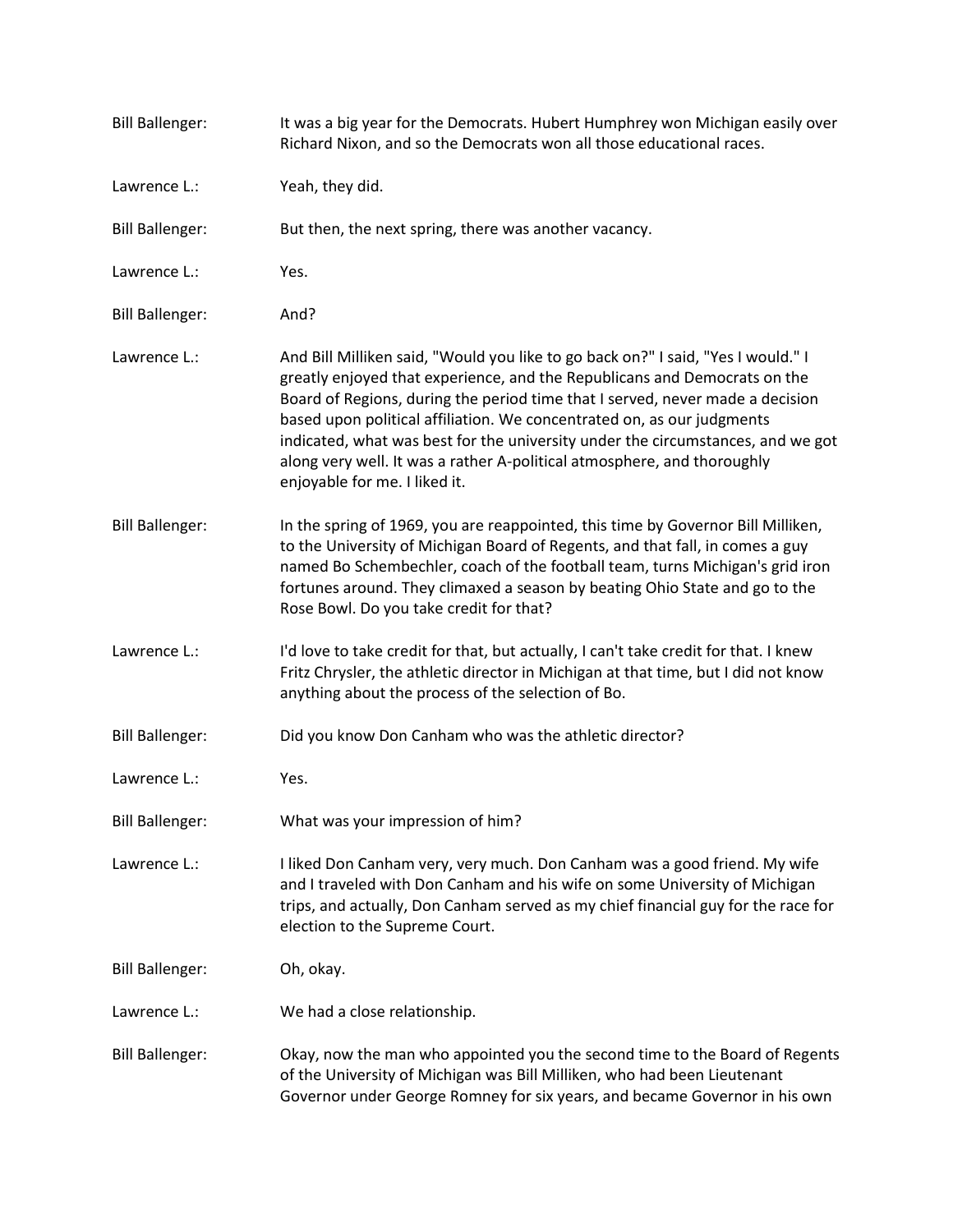|                        | right in 1969, and then was elected to his first four year term in 1970. What is<br>your memory of your first impression of Bill Milliken when you got to know him?<br>Maybe back in the early 60's or mid 60's, and Bill and Helen Milliken, what was<br>your relationship?                                                                                                                                                                                                                                                                                                                                                        |
|------------------------|-------------------------------------------------------------------------------------------------------------------------------------------------------------------------------------------------------------------------------------------------------------------------------------------------------------------------------------------------------------------------------------------------------------------------------------------------------------------------------------------------------------------------------------------------------------------------------------------------------------------------------------|
| Lawrence L.:           | I had known Bill Milliken for several years before that Bill, and he is a dear<br>friend. He made great moves for me in my life.                                                                                                                                                                                                                                                                                                                                                                                                                                                                                                    |
| <b>Bill Ballenger:</b> | Was he the Grand Traverse County Republican Chairman maybe, when you<br>were State Chairman? He was active in Republican politics out there.                                                                                                                                                                                                                                                                                                                                                                                                                                                                                        |
| Lawrence L.:           | Yeah.                                                                                                                                                                                                                                                                                                                                                                                                                                                                                                                                                                                                                               |
| <b>Bill Ballenger:</b> | Yeah.                                                                                                                                                                                                                                                                                                                                                                                                                                                                                                                                                                                                                               |
| Lawrence L.:           | I knew him at that time. I knew him when I was State Chairman.                                                                                                                                                                                                                                                                                                                                                                                                                                                                                                                                                                      |
| <b>Bill Ballenger:</b> | Another person who was a state chairman, but of the opposite party in the mid<br>60's was the very colorful Zolton Ferency.                                                                                                                                                                                                                                                                                                                                                                                                                                                                                                         |
| Lawrence L.:           | Yes. Zorro.                                                                                                                                                                                                                                                                                                                                                                                                                                                                                                                                                                                                                         |
| <b>Bill Ballenger:</b> | Zorro, that's right.                                                                                                                                                                                                                                                                                                                                                                                                                                                                                                                                                                                                                |
| Lawrence L.:           | Sure.                                                                                                                                                                                                                                                                                                                                                                                                                                                                                                                                                                                                                               |
| <b>Bill Ballenger:</b> | Revolting Zolton some people called him. What was your impression of Zolton<br>Ferency?                                                                                                                                                                                                                                                                                                                                                                                                                                                                                                                                             |
| Lawrence L.:           | Oh, Zolton and I had a good relationship. Zolton was somebody with whom a<br>conversation had to be composed 90% of jokes. That was not true with a lot of<br>the other people, but we kidded around a great deal and I liked him. We got<br>along fine.                                                                                                                                                                                                                                                                                                                                                                            |
| <b>Bill Ballenger:</b> | 1969. '75, you're on the University of Michigan Board of Regents, you love it,<br>but then, all of a sudden, there's a vacancy on the Supreme Court, and Governor<br>Milliken plucks you off that Board of Regions and makes you a Supreme Court<br>justice. That is because of the death of Thomas M. Kavanaugh, so called Carson<br>City Tom Kavanagh because there were two Thomas Kavanagh's on the court.<br>All of a sudden, you find yourself on the Supreme Court, I'm interested in what<br>your impressions of the court were at that time. Your experience on it, and in<br>particular, you'd never been a judge before. |
| Lawrence L.:           | That was one of the things that opponents to my selection pointed out, that I<br>had not been a judge before, but I had been active in the court system. I tried<br>cases, I had had appearances in the Supreme Court, and before the courts of<br>appeals, and of course, had been in trial courts with great frequency, so I was                                                                                                                                                                                                                                                                                                  |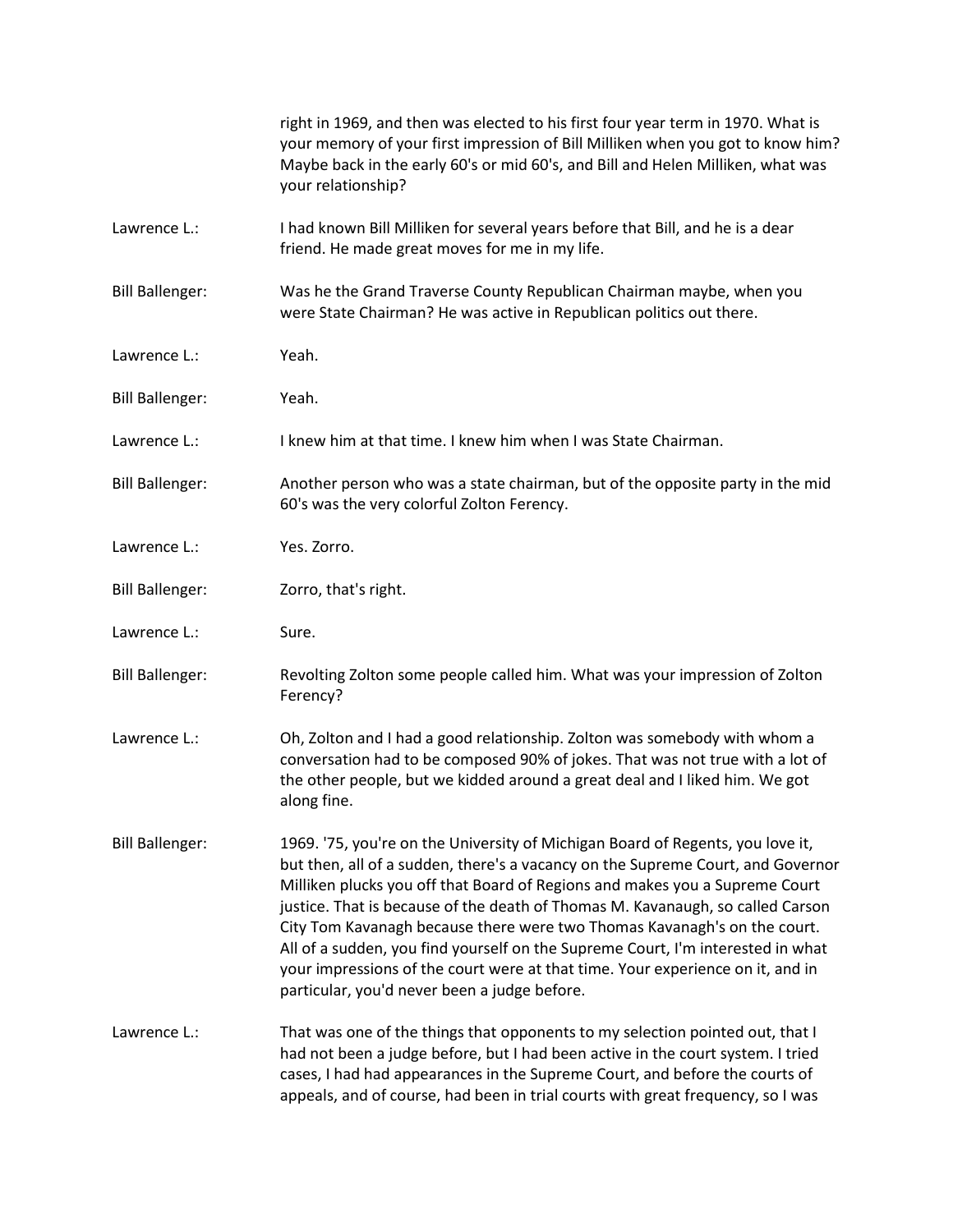not nervous about my ability to participate. When it became known that I was Governor Milliken's selection to fill that vacancy, Justice Kavanaugh, the other Tom Kavanaugh. called and said, "When you're in Lansing, let's get together." Very cordial guy. Strong ties to the Democratic party and so forth, but again, a person with whom I got along well.

Bill Ballenger: Very well. Well, you're on this court and it's a very interesting court if I may say so. Not just Thomas Giles Kavanaugh, but you've got two former governors on the court. G. Mennen Williams we've talked about, was elected in 1970, the same year John Swainson actually led the ticket and finished ahead of Soapy Williams. In the voting, they both were elected, they're both on the court, you join the court, there are other people on the court as well, did you serve at all, technically with John Swainson? Because I know he left the court shortly after I think you arrived on it.

- Lawrence L.: Yes. I did not serve. John Swainson was still a member of the court when I was appointed, but he did not attend court functions, he did not participate in court activities, and I had known him and Alice.
- Bill Ballenger: You'd entertained them in your home I think.
- Lawrence L.: Yes.
- Bill Ballenger: In Stockbridge right?
- Lawrence L.: That's true, and there was no personal animosity.
- Bill Ballenger: Actually sat with him?
- Lawrence L.: Inever sat with him, never was in conference with him. He didn't attend any of the court conferences during that point.
- Bill Ballenger: Because at that time, he was in some trouble and in limbo, and eventually was convicted of various things and resigned from the court right?
- Lawrence L.: That's right.
- Bill Ballenger: And resigned while you were on the court right?
- Lawrence L.: Yes, he did resign and-
- Bill Ballenger: At which point, Bill Milliken appointed Jim Ryan to take his place right?
- Lawrence L.: That's correct.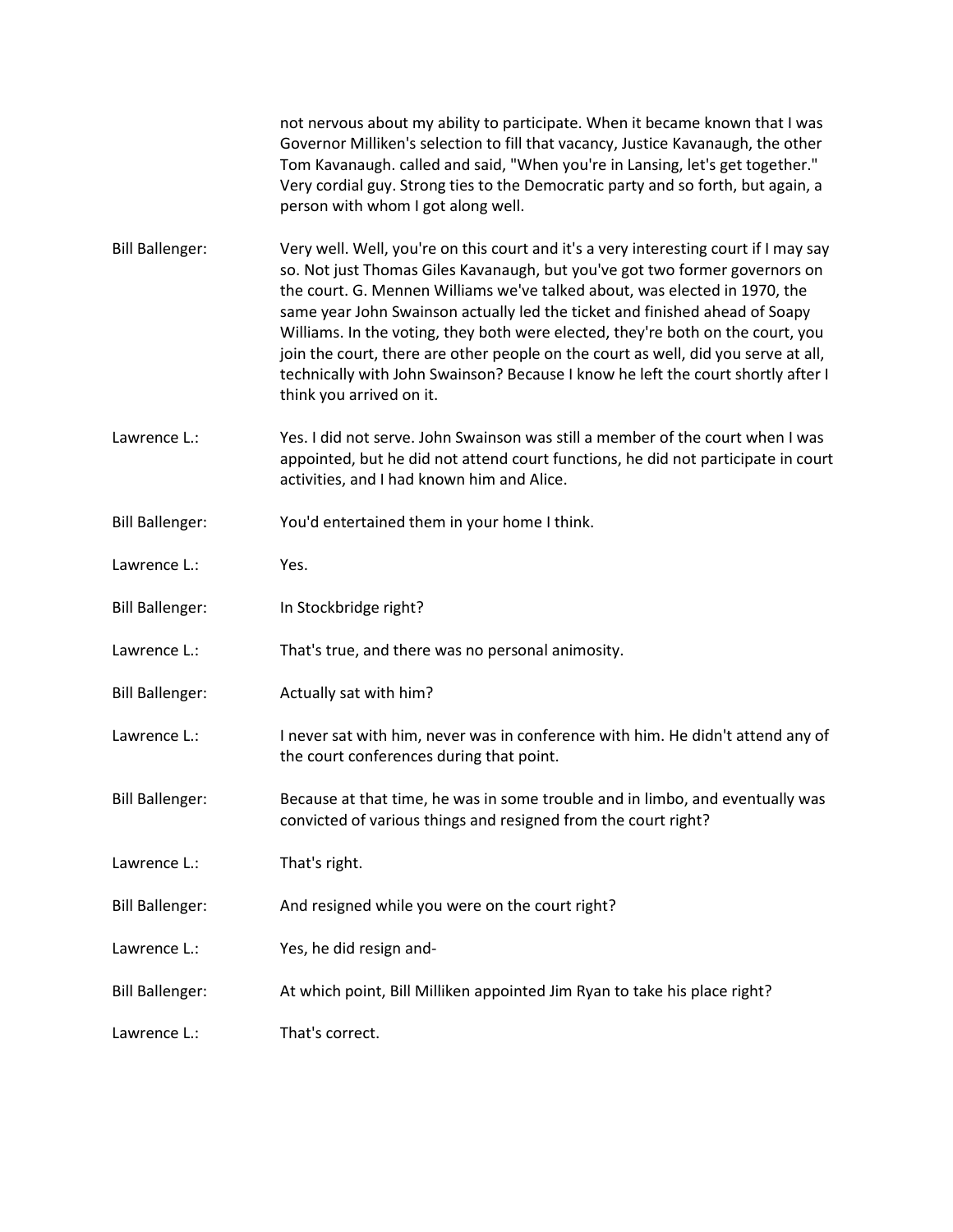| <b>Bill Ballenger:</b> | Okay, so what was the climate of the court at the time? Were there differences<br>ideologically between certain of the justices and others? Could you crystallize?<br>Is there any particular case or cases that you can think of that would sum it up?                                                                                                                                                                                                                                                                                                                                                                                                             |
|------------------------|---------------------------------------------------------------------------------------------------------------------------------------------------------------------------------------------------------------------------------------------------------------------------------------------------------------------------------------------------------------------------------------------------------------------------------------------------------------------------------------------------------------------------------------------------------------------------------------------------------------------------------------------------------------------|
| Lawrence L.:           | Well, you asked me before about the liberalism of G. Mennen Williams, and<br>there was one case that had been argued before the court before I went on, but<br>the opinion had not been published, and in fact, the court had not ruled on it.<br>Taken a vote on the opinion. It was brought up for discussion, and Soapy had<br>written the opinion, and it was a case, a worker's comp case in which applying<br>strict legal terms. Soapy's opinion awarded the worker's comp proceeds to a<br>woman who was a bigamist and whose husband, in the bigamy, the second<br>husband had died and she was awarded his workers' comp proceeds. I really<br>found that |
| <b>Bill Ballenger:</b> | Over the top.                                                                                                                                                                                                                                                                                                                                                                                                                                                                                                                                                                                                                                                       |
| Larry Lindemer:        | That's a polite way of putting it, Bill. I thought it stunk.                                                                                                                                                                                                                                                                                                                                                                                                                                                                                                                                                                                                        |
| <b>Bill Ballenger:</b> | Then what? Wasn't there even more to the story?                                                                                                                                                                                                                                                                                                                                                                                                                                                                                                                                                                                                                     |
| Larry Lindemer:        | Well, yeah. Subsequently, she goes through a comparable process again and<br>again.                                                                                                                                                                                                                                                                                                                                                                                                                                                                                                                                                                                 |
| <b>Bill Ballenger:</b> | With a third husband?                                                                                                                                                                                                                                                                                                                                                                                                                                                                                                                                                                                                                                               |
| Larry Lindemer:        | Again, recovers. Those cases are printed in the Michigan volumes of our case<br>law.                                                                                                                                                                                                                                                                                                                                                                                                                                                                                                                                                                                |
| <b>Bill Ballenger:</b> | And that bothered you a little bit?                                                                                                                                                                                                                                                                                                                                                                                                                                                                                                                                                                                                                                 |
| Larry Lindemer:        | Yeah, it bothered me.                                                                                                                                                                                                                                                                                                                                                                                                                                                                                                                                                                                                                                               |
| <b>Bill Ballenger:</b> | Okay. It's 1976, you're running for a full term. Very exciting year. You've got<br>Michigan's Jerry Ford, Incumbent President running for re-election opposed by<br>Democrat Jimmy Carter. You've got Don Riegle running as the Democratic<br>nominee for the US Senate in a very controversial campaign against the<br>Republican Marv Esch. What do you remember about that campaign and that<br>year? Did you have any debates? Were there any issue differences?                                                                                                                                                                                                |
| Larry Lindemer:        | No. There aren't issue differences running for the court.                                                                                                                                                                                                                                                                                                                                                                                                                                                                                                                                                                                                           |
| <b>Bill Ballenger:</b> | For the court.                                                                                                                                                                                                                                                                                                                                                                                                                                                                                                                                                                                                                                                      |
| Larry Lindemer:        | Because you can't say, "Given this case, I would vote that way," because you've<br>got to make your judgments on each case individually. There was no debate. I<br>don't know. I worked hard in that campaign, but I could not take all the time. I<br>had duties on the court and I thought it would be fatal to let my tasks suffer. If I                                                                                                                                                                                                                                                                                                                         |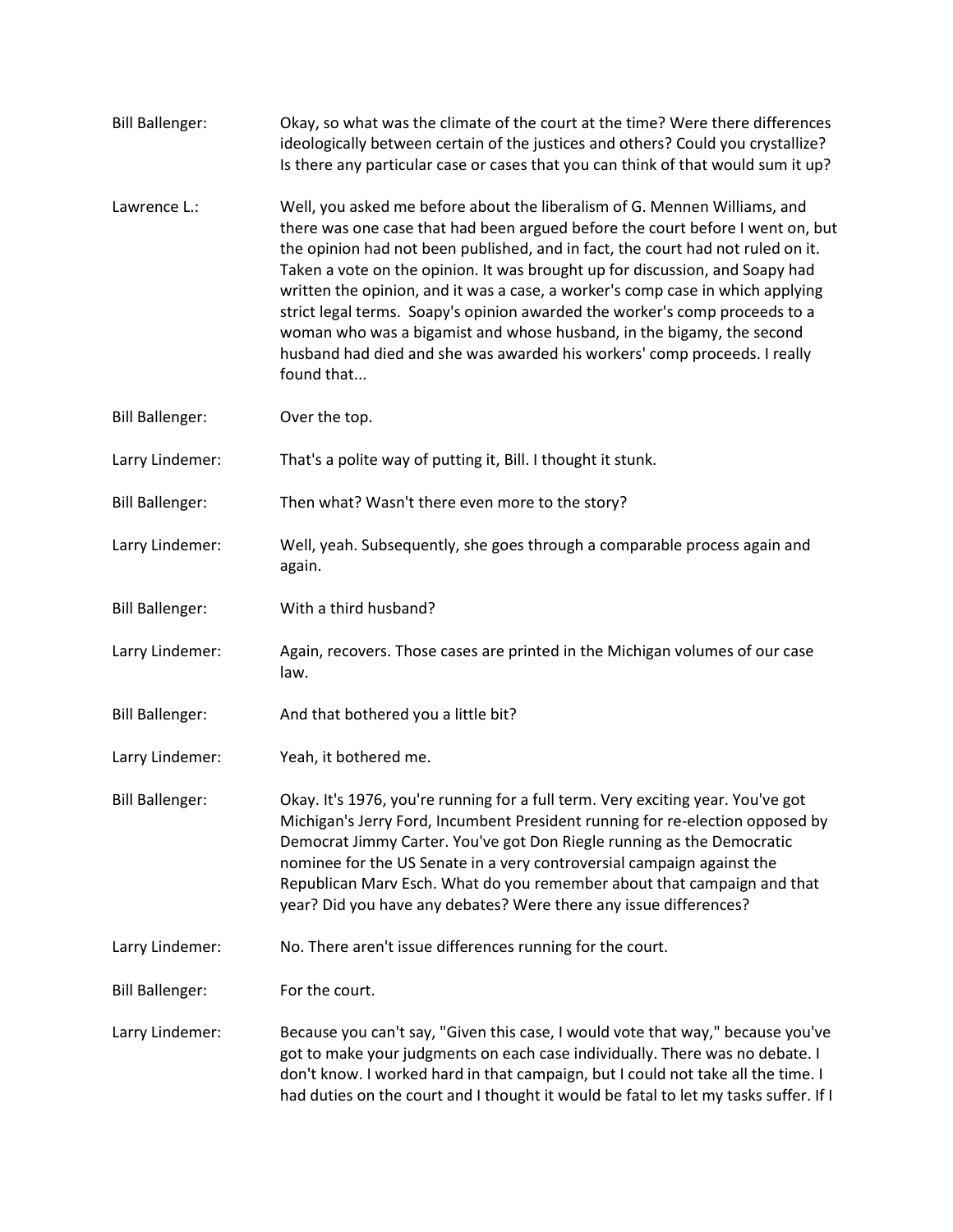|                        | had opinions to get out and so forth, I wanted to get them out, so I didn't<br>campaign full-time, but I did campaign.                                                                                                                                                                                                                                                                                                                                                                                                             |
|------------------------|------------------------------------------------------------------------------------------------------------------------------------------------------------------------------------------------------------------------------------------------------------------------------------------------------------------------------------------------------------------------------------------------------------------------------------------------------------------------------------------------------------------------------------|
| <b>Bill Ballenger:</b> | Here you are, the old party chairman, and you don't feel you can campaign the<br>way you'd really like to because you got to tend to your judicial duties, right?                                                                                                                                                                                                                                                                                                                                                                  |
| Larry Lindemer:        | Anyway, I didn't.                                                                                                                                                                                                                                                                                                                                                                                                                                                                                                                  |
| <b>Bill Ballenger:</b> | You might be criticized if you weren't tending to them.                                                                                                                                                                                                                                                                                                                                                                                                                                                                            |
| Larry Lindemer:        | Yeah. Blair ran a good campaign. He was an attractive person. It may sound like<br>a broken record, but Blair Moody and I were never antagonistic to each other.<br>We got along. After I was off the court, after he defeated me, he came down to<br>Jackson where I was employed as general counsel to Consumers Power<br>Company to have lunch with me. I mean, it was a very civil-                                                                                                                                            |
| <b>Bill Ballenger:</b> | Very civil. Well, another thing is, that must've been very disruptive for you<br>because while you were on the University of Michigan Board of Regents you<br>could still be a partner in the firm, Foster, Lindemer, etc. Then you had to give<br>all that up to be appointed to the Supreme Court. Then you're only on the court<br>four about a year and a half.                                                                                                                                                                |
| Larry Lindemer:        | That's right.                                                                                                                                                                                                                                                                                                                                                                                                                                                                                                                      |
| <b>Bill Ballenger:</b> | All the sudden, you lose the election and it's very difficult to pull your whole law<br>practice back together, right?                                                                                                                                                                                                                                                                                                                                                                                                             |
| Larry Lindemer:        | Yeah, it was. The firm invited me to come back, but in that year plus that I was<br>on the Supreme Court, my clients that stayed with the firm had been served by<br>other lawyers in the firm and I thought that it would be terribly disruptive after<br>that period of time to come back. I thought it probably best to look elsewhere<br>for employment of some kind. At that time, I got a call from AI Lamond, who<br>was the CEO of Consumers Power Company in Jackson, which was only 25<br>minutes away from Stockbridge. |
| <b>Bill Ballenger:</b> | Right.                                                                                                                                                                                                                                                                                                                                                                                                                                                                                                                             |
| Larry Lindemer:        | He came out to Stockbridge to see me and anyway, I was offered the position of<br>Vice President and General Counsel at Consumers Power Company and did that.                                                                                                                                                                                                                                                                                                                                                                      |
| <b>Bill Ballenger:</b> | For how long?                                                                                                                                                                                                                                                                                                                                                                                                                                                                                                                      |
| Larry Lindemer:        | I did that until I reached the mandatory retirement age of 65. Then I retired and<br>I went back to the law firm on an of counsel basis and worked in that capacity<br>for several years until my wife Becky died.                                                                                                                                                                                                                                                                                                                 |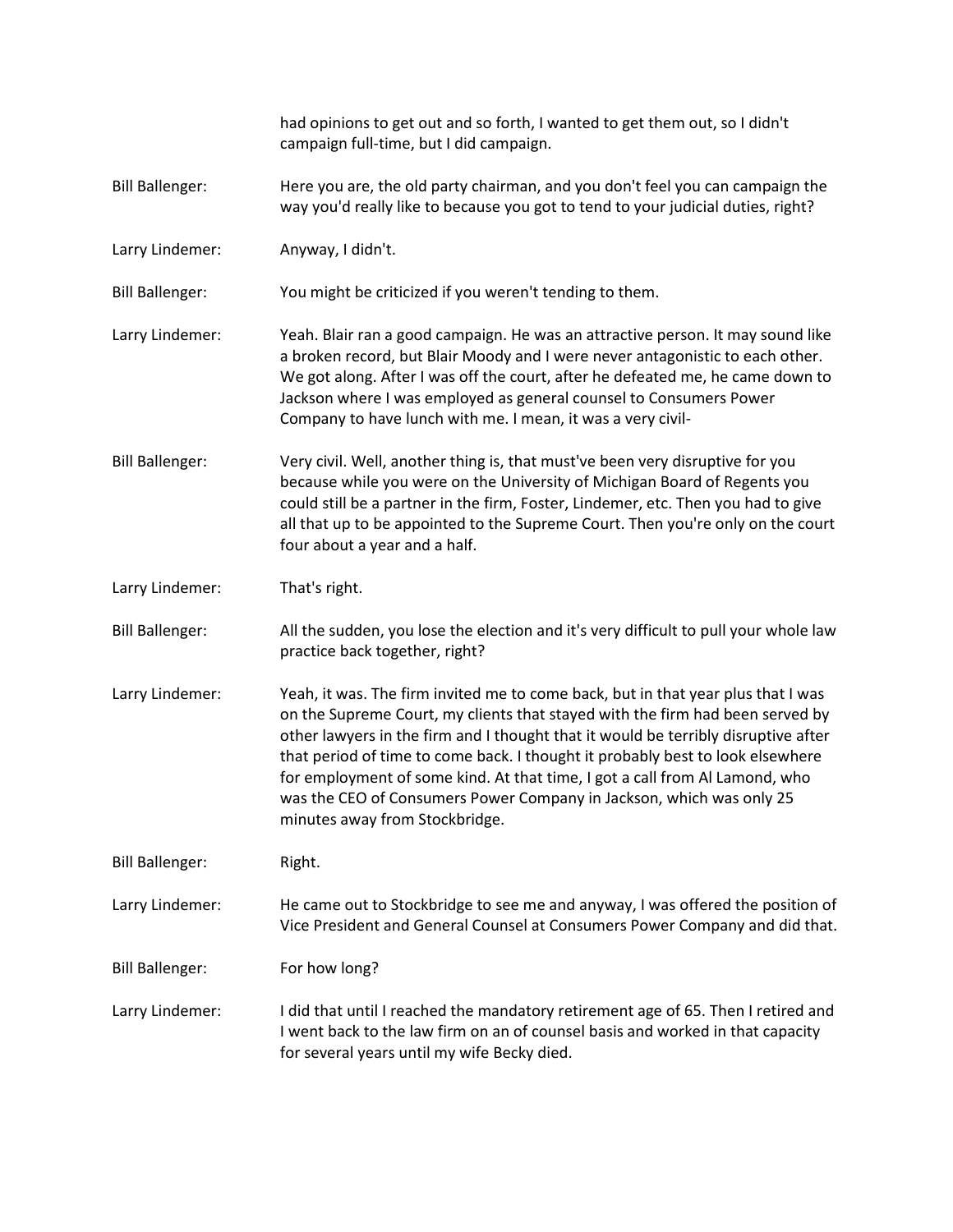| <b>Bill Ballenger:</b> | From that point on, you really weren't immersed in politics to the extent that<br>you had been the entire previous portion of your life. You were back into the<br>practice of law. You might've been interested in politics as an observer. You<br>weren't really engaged in politics by that time, right?                                                                                                                                                                                                                                                                |
|------------------------|----------------------------------------------------------------------------------------------------------------------------------------------------------------------------------------------------------------------------------------------------------------------------------------------------------------------------------------------------------------------------------------------------------------------------------------------------------------------------------------------------------------------------------------------------------------------------|
| Larry Lindemer:        | I think that's a fair assessment of it, Bill.                                                                                                                                                                                                                                                                                                                                                                                                                                                                                                                              |
| <b>Bill Ballenger:</b> | Well, now, when you look back and also, let me mention we mentioned the<br>word and the name Jerry Ford a minute ago. You actually were State Chairman<br>in the '50's when Jerry Ford was a congressman, so you must've known him for<br>a long time.                                                                                                                                                                                                                                                                                                                     |
| Larry Lindemer:        | Yes.                                                                                                                                                                                                                                                                                                                                                                                                                                                                                                                                                                       |
| <b>Bill Ballenger:</b> | What was your impression of Gerald R. Ford?                                                                                                                                                                                                                                                                                                                                                                                                                                                                                                                                |
| Larry Lindemer:        | I had a delightful impression of him. He asked me to serve on the Gerald R. Ford<br>Foundation board and I did that for a number of years and enjoyed it. Enjoyed<br>working on the matters that foundation supported and enjoyed the<br>relationships with President Ford and Betty Ford.                                                                                                                                                                                                                                                                                 |
| <b>Bill Ballenger:</b> | I want to ask you one more question. Bow ties. Bow ties. Now, Soapy Williams<br>was famous for his green and white polka dot bow ties, but you were famous<br>for bow ties and you're wearing one right now.                                                                                                                                                                                                                                                                                                                                                               |
| Larry Lindemer:        | Yeah.                                                                                                                                                                                                                                                                                                                                                                                                                                                                                                                                                                      |
| <b>Bill Ballenger:</b> | Who came first, you or Soapy?                                                                                                                                                                                                                                                                                                                                                                                                                                                                                                                                              |
| Larry Lindemer:        | That was treated by one of my law school buddies, Al Thorburn. I wore bow ties<br>while I was in law school. I don't know when Soapy started wearing them, so I<br>don't know who was first. After Soapy was elected governor Al Thorburn said,<br>"Larry, you need something and I've composed an affidavit that I knew you<br>before and that you have worn bow ties for years. I want you to have it and<br>display it so that you put these stories to rest." He sent me that affidavit and I<br>had it under glass in my office in Stockbridge for a number of years. |
| <b>Bill Ballenger:</b> | That certified it actually. That made it official.                                                                                                                                                                                                                                                                                                                                                                                                                                                                                                                         |
| Larry Lindemer:        | Yes, it did.                                                                                                                                                                                                                                                                                                                                                                                                                                                                                                                                                               |
| <b>Bill Ballenger:</b> | Well, let me ask you just in closing, if you had to look back at the grand sweep of<br>politics in this country from post-World War II to the present time and where<br>the Republican party has come from and where it's been and where it's going<br>and the Democratic party, how do you look at the whole scene right now and at<br>what you saw for the last half-century? The evolution. You've seen it all.                                                                                                                                                         |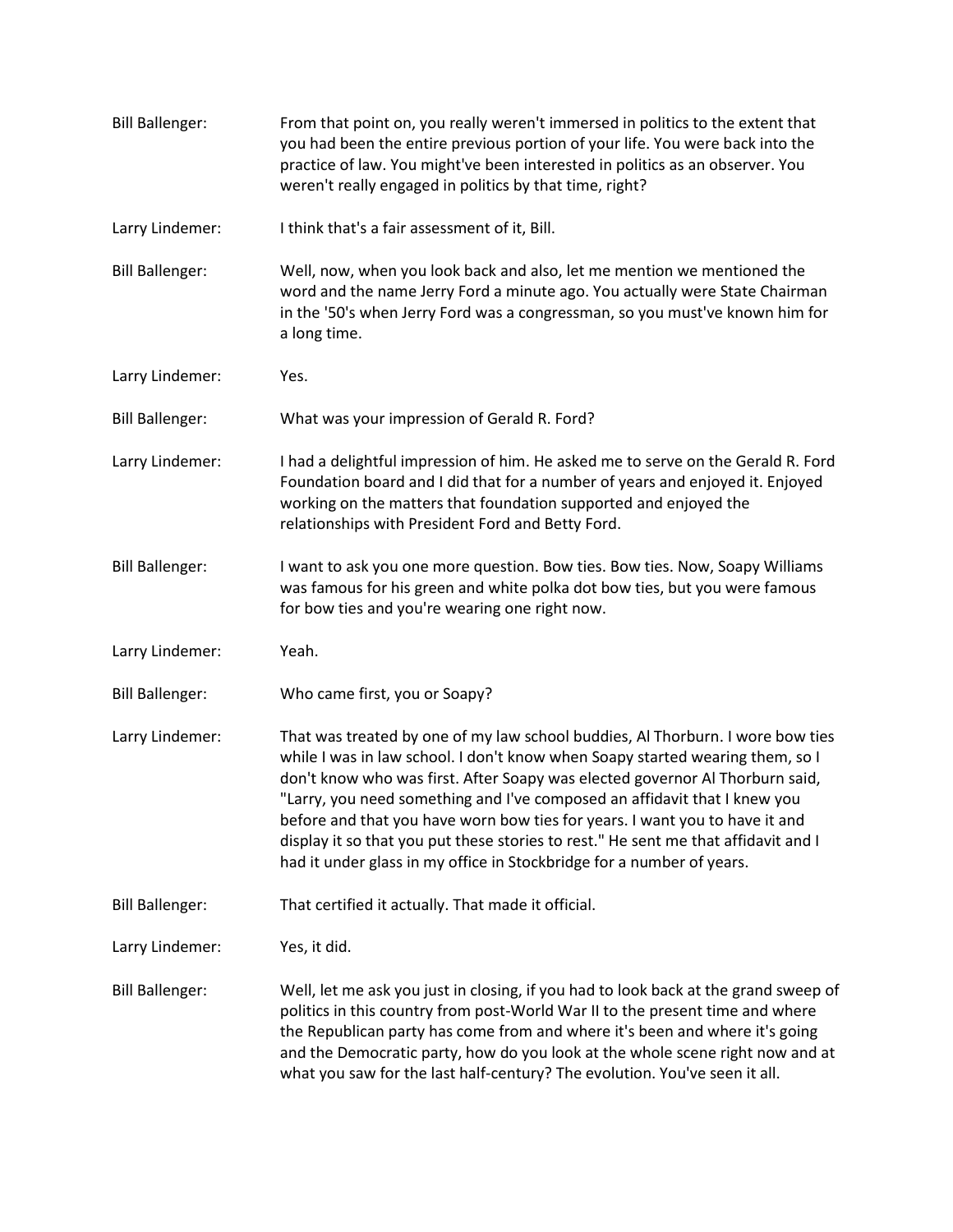Larry Lindemer: Well, I've lived through a lot of it and that just comes from surviving. I've got to confess politics bothers me today. I think that the intensity of the opposition seems to be well-received by the public, but I can't believe that it's good for the country. I just wish that there was a higher level of civility. You can disagree on philosophy and on policy and on the specifics of various governmental matters without fighting a war. Larry Lindemer: I'm troubled by these candidates that now say, "I will fight for you." I think government has got to have less fight and more reasoning. Bill Ballenger: In other words, instead of politicians taking up the cudgel on behalf of one or more interest groups, they should be dispassionate representatives of the public interest and make balanced and reason decision on what needs to be done. Larry Lindemer: You can't be totally dispassionate, Bill. I guess probably that's not something that a human being can do. If you're totally dispassionate probably you're out of the loop. I think the degree of antagonism, the elements of nastiness that creep in every now and then, and so forth. Bill Ballenger: Regrettable. Larry Lindemer: Are unfortunate. Bill Ballenger: Yeah. Well, one last question on that. Do you think philosophically the differences between the Republicans and the Democrats now are unbalanced pretty much the same as they were post-World War II? Forget the animosity and the personal vitriol. Is it kind of still basically true the Republican party is the more conservative of the two and the Democratic party the more liberal? Are there any other nuances that you could point to that strike you as being kind of ironically different than they were when you were coming up in politics? Larry Lindemer: I think that there is a greater degree of difference between factions within the Republican party. I think that some of the very conservative elements in the Republican party were not there. Bill Ballenger: Back in the '50's and '40's? Larry Lindemer: In the '40's and '50's and '60's. Bill Ballenger: Are you saying the differences between, let's say, a progressive-moderate Republican like George Romney in the late 1950's, early '60's and the more conservative elements of the Republican party were not as pronounced or vitriolic as they seem to be today between, let's say, the religious right archconservatives in the Republican party and the more middle of the road Republicans?